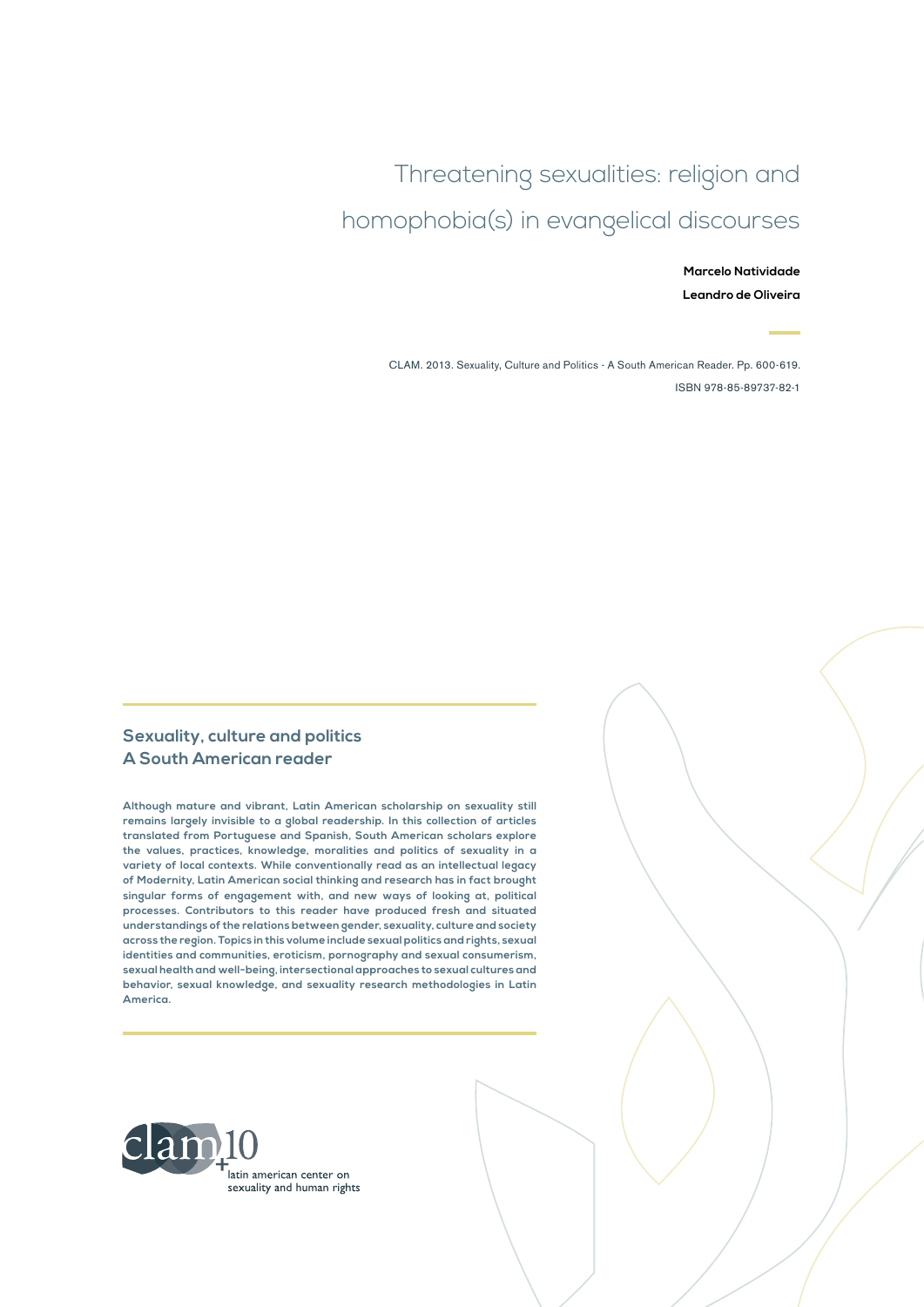# Threatening sexualities: religion and homophobia(s) in evangelical discourses\*

**Marcelo Natividade\*\* Leandro de Oliveira\*\*\***

## **1. Introduction**

This article examines some religious responses to the visibility and recognition of sexual diversity in the public sphere in contemporary Brazil. It examines the nexus between homophobia and religion, focusing on different forms of rejection and disqualification of sexual diversity among particular groups, discourses and religious institutions. It also explores the discourse of actors and institutions that self-identify as *evangelicals* and who present themselves as spokespersons of "Christian" values. We address the links between religious perceptions and *collective fears* (Miskolci 2007) that are triggered by the cultural transformations linked to the emergence of *sexual minorities* today.

The use of the expression "sexual diversity" as a way to address "non-heterosexual" populations seems to have accompanied the diffusion of the term GLS ("gays, lesbians, and sympathizers") in the Brazilian market since 1994, as examined by França (2006). Recently, the term has come to be incorporated within actions of the Brazilian federal government—particularly among those which call for studies on "violence" and "homophobia" (providing support for this research, for example). In the scope of this work, "sexual diversity" is employed as a tool of analysis, circumscribing the ways of experiencing sexuality that diverge from the norm of heterosexuality. Although the expression "sexual diversity" can seem devoid of political character, being linked to consumerism and to the "GLS" market, it also signals political purposes associated with the growing visibility of gays, lesbians, bisexuals, *travestis* and transsexuals. It reveals an interesting potential as an instrument of analysis because it signals the inclusion of dissident heterosexualities, such as those that can emerge in strategies of presentation and processes of self-construction among transsexuals and *travestis*. It is necessary to keep in mind that although the expression may intend to include a plurality of experiences and modes of expression of subjectivity, in its social uses, it extrudes new, areas zones; and new marginalities—it excludes, for example, "pedophilia," "zoophilia" and other sexual practices loaded with transgressive meanings.

<sup>\*</sup> Translated from Portuguese by Erica Williams. Adapted from: NATIVIDADE, M. & L. OLIVEIRA. 2009. "Sexualidades Ameaçadoras: religião e homofobia(s) em discursos evangélicos conservadores". *Sexualidad, Salud y Sociedad - Revista Latinoamericana*. N. 2, p. 121-161.

<sup>\*\*</sup> PhD. Professor at the Federal University of Ceará (UFC).

<sup>\*\*\*</sup> PhD. Assistant professor at the Regional University of Cariri.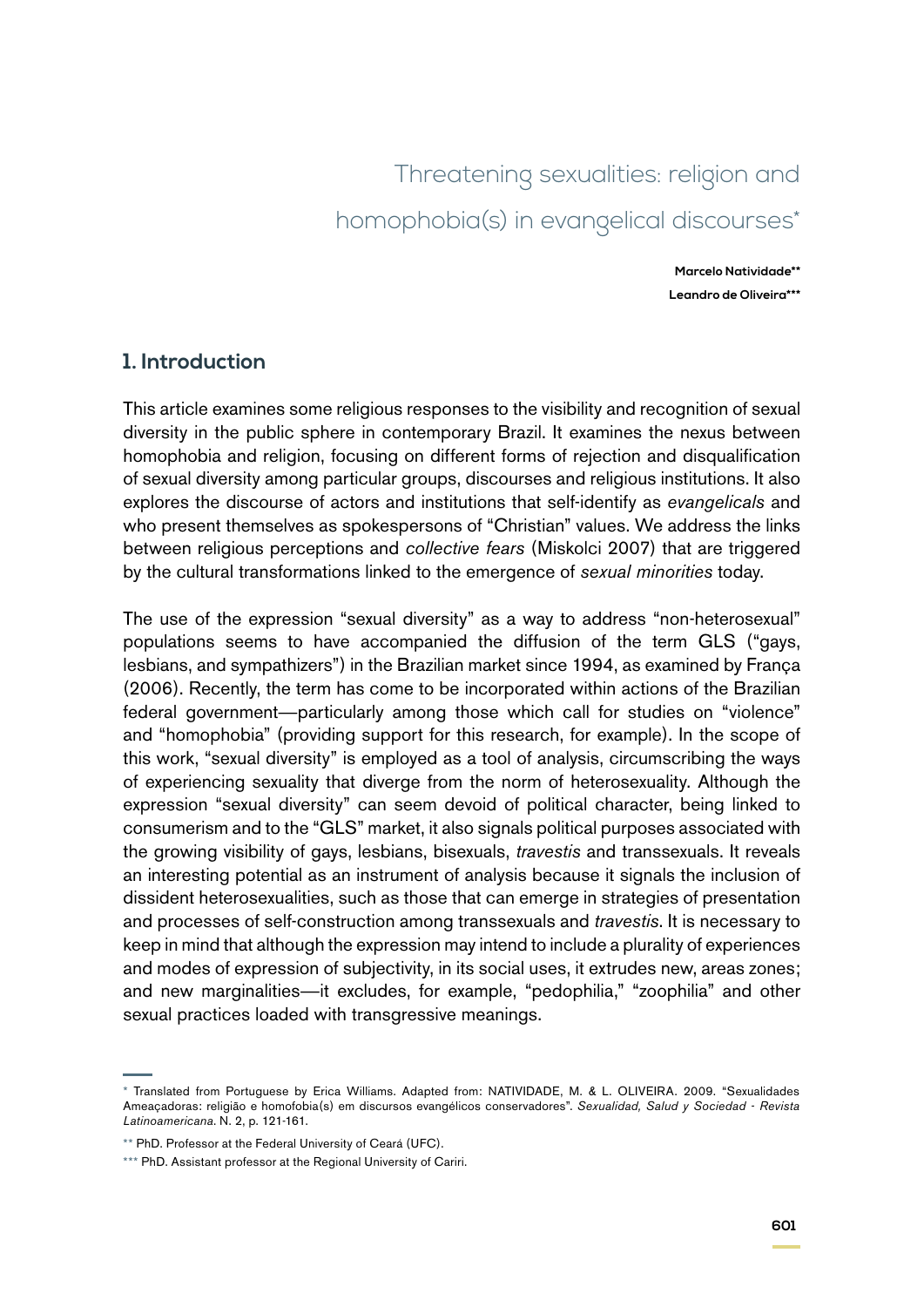The ethnographic material presented here is heterogeneous, as it consists of texts collected between 2007 and 2008 from the internet, print media and religious sites. Our analysis synthesizes part of the results of a study conducted by the Nucleus. The larger study investigated perceptions and forms of action in the face of sexual diversity in various manifestations of Christianity in Brazil today. The project involves document research, ethnographic observation and interviews with congregants and religious leaders. One of the axes developed was the monitoring of debates about the rights of LGBT people in public spaces. $<sup>1</sup>$ </sup>

 The acronym LGBT (lesbians, gays, bisexuals, travestis and transsexuals) has come to be adopted by social movements that demand rights and citizenship for sexual minorities. In Brazil, this has been the case from the First National GLBT Conference in 2008 on. LGBT marks not only the political articulation that took place during the course of that event, but also signals the procedural character of collective identities. The present article thus concentrates on examining materials circulated by print and virtual media channels, understood here as discourses that connect to forms of action regarding sexual diversity in the public and private spheres.

One stage of bibliographic review discovered the persistence of a refractory religious scenario regarding manifestations of sexuality that escape the heterosexual norm (Natividade and Oliveira, 2007; Natividade, Oliveira and Lopes, 2008).One of the gaps that we found was a link between religion and phenomena that can be grouped together under the rubric of *homophobia*. This work seeks to explore this reflection. What could be the nexus between religion and sexual prejudice? The category *homophobia* is left over from a historical period in which the term "homosexuality" agglutinated manifestations of very distinct erotic dispositions under a single label. In the formulation proposed by the North American psychologist George Weinberg in the 1970s, the concept designated (and qualified as symptoms of a "mental illness") feelings and attitudes of aversion to masculine and feminine homosexuality, as well as to "gender inversion". The underlying motivations of these reactions of repudiation may be multiple, but their effects are aligned along a common axis, as they demarcate and detract from a specific category of people. In what context is it possible to socially construct behaviors, beliefs, or attitudes such as those that are implicated by *homophobia?* In light of these questions, this article analyzes discourses that circulate via websites and print media using religious justifications to repudiate homosexuality. The objective is to discuss the nexus between some religious segments' perceptions of sexual diversity and the production of stereotypes, as well as certain modes of construction of legitimacy and illegitimacy.

<sup>1</sup> This article draws from material produced within the research project Religious practices and perception of sexual diversity among Catholics and Evangelicals, coordinated by Professor Luiz Fernando Dias Duarte, Nucleus of Research on Subject, Interaction and Change, State University of Rio de Janeiro. Funded by the Ministry of Health, supported by the Commission for Citizenship and Reproduction, by the Support Program for Sexuality and Reproductive Health Research, Brazilian Center for Analysis and Planning; and the Foundation for Research Support of the State of Rio de Janeiro. Lucas Ferreira Bilate, Igor Torres de Oliveira Ferreira, Paulo Victor Leite Lopes, Luiz Rogério de Jesus Cardoso, Michel Alcoforado, Margarida Saito and Felipe Brito participated as collaborators in this research.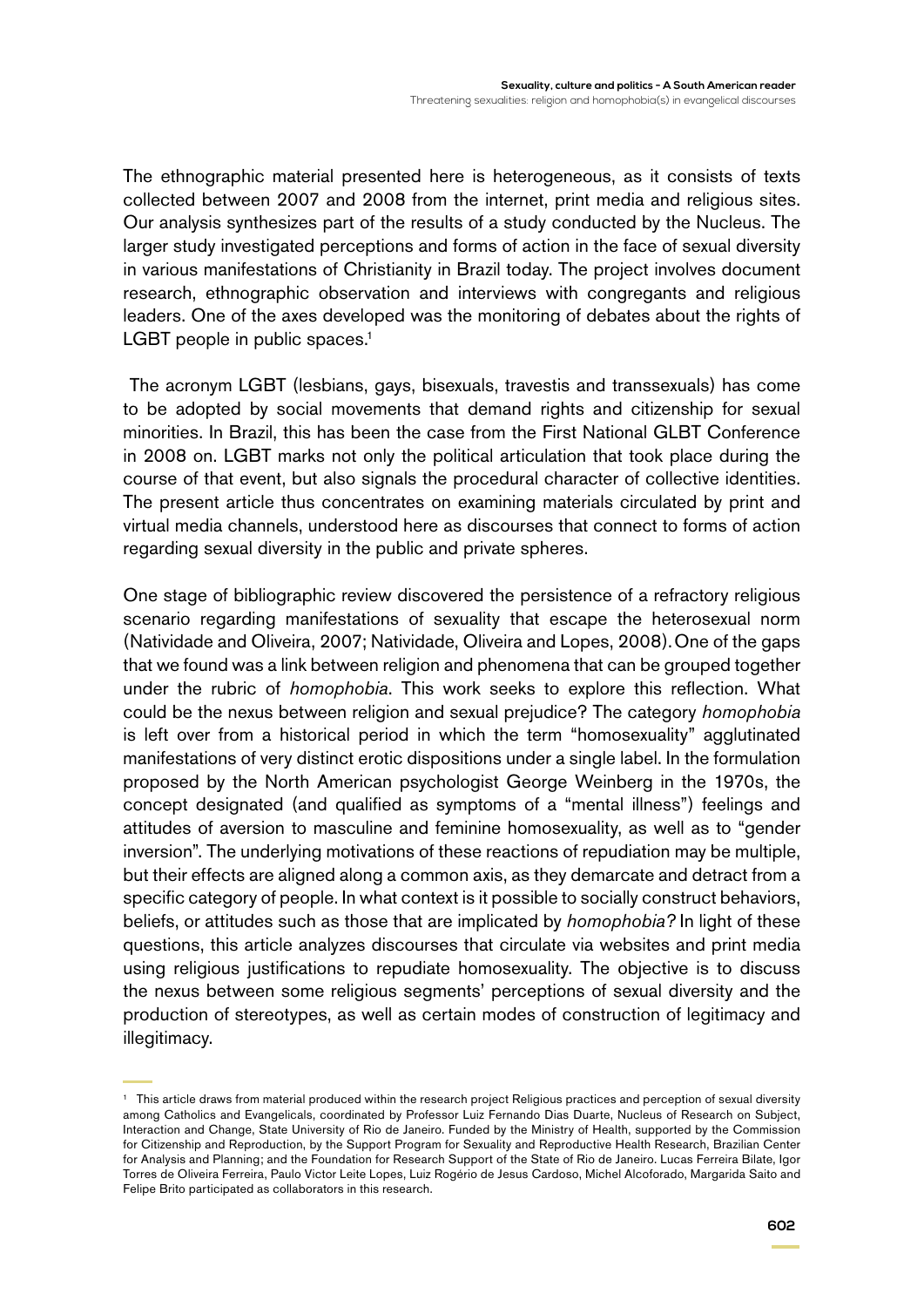# **2. The universe researched**

This article draws upon research that identified a hegemonic scenario of Christian religious initiatives propagating diffuse arguments that disqualify sexual diversity. It also verified the emergence of alternative religious dissidents (Cf. Duarte, Natividade and Oliveira, 2009; and Natividade and Oliveira, 2007). This polarization is marked here by the use of the terms "inclusive" and "conservative", circumscribing placements, discursive emphases or forms of action sustained by individuals, churches, groups and inter-denominational initiatives. Some of these inclusive churches promote mediations with the conservative universe, cultivating a more pentecostalized *ethos* and perceptions of sexual purity and impurity that does not rely on more rigid codes of conduct. These groups seem to exert a particular appeal to LGBT people who were expelled from evangelical denominations, reaching a greater number of congregants. They therefore play an important political role in the diffusion of the movement for inclusion as well as their theological perspectives and pastoral care (Cf. Duarte, Natividade and Oliveira, 2009). It should be noted that the mere use of the term "inclusion" by a church does not ensure its alignment with this movement. What defines a posture of "inclusion", in this sense, is the suspension of the ban that marks homosexuality as a sin. An "inclusive" church permitts the exercise of leadership roles by and its pastoral activities also focus on openly LGBT people. An evangelical church or denomination can adopt a posture of inclusion without necessarily being an inclusive church. An isolated leadership can express postures of inclusion in relative secrecy, expressing dissidence within a conservative church without openly breaking with it.

We identify postures of mediation in denominations such as the Anglican Church and the Lutheran Church. However, given our attention to the "problem" of homophobia*,*  we privileged in our analysis a cross-section of discourses that endorse a ban on homosexuality, reiterate stereotypes and reinvent negative images of homosexuality, expressing postures of rejection to this sexual orientation. Were analyzed in particular the internet sites of the *Brazilian Association of Support for those who wish to Leave Homosexuality,* the *Friends' Group,* the *Brazil Exodus Group,* the *Movement for a Healthy Sexuality,* the *Body of Christian Psychologists and Psychiatrists,* the *Christian Apologetic Research Center,* the *Support Movement* blog, the *Júlio Severo* blog, and the *National Vision for Christian Consciousness* page. The monitoring of print media focused on Evangelical publications such as *Messenger of Peace* (published by the Assemblies of God)*,* the *Eclésia* Magazine (Interdenominational) and the *Focus Gospel* Magazine (Interdenominational), in addition to the *Victory in Christ* Program conducted by pastor Silas Malafaia on Rede TV, shown on Saturdays. These sources are relevant because the opinions stated on these mediums circulate beyond congregational limits, reaching a broader public.

We collected materials in a total of 30 religious sites in addition to the site of the Federal Senate. Of these 30 sites, 09 were webpages of conservative churches (01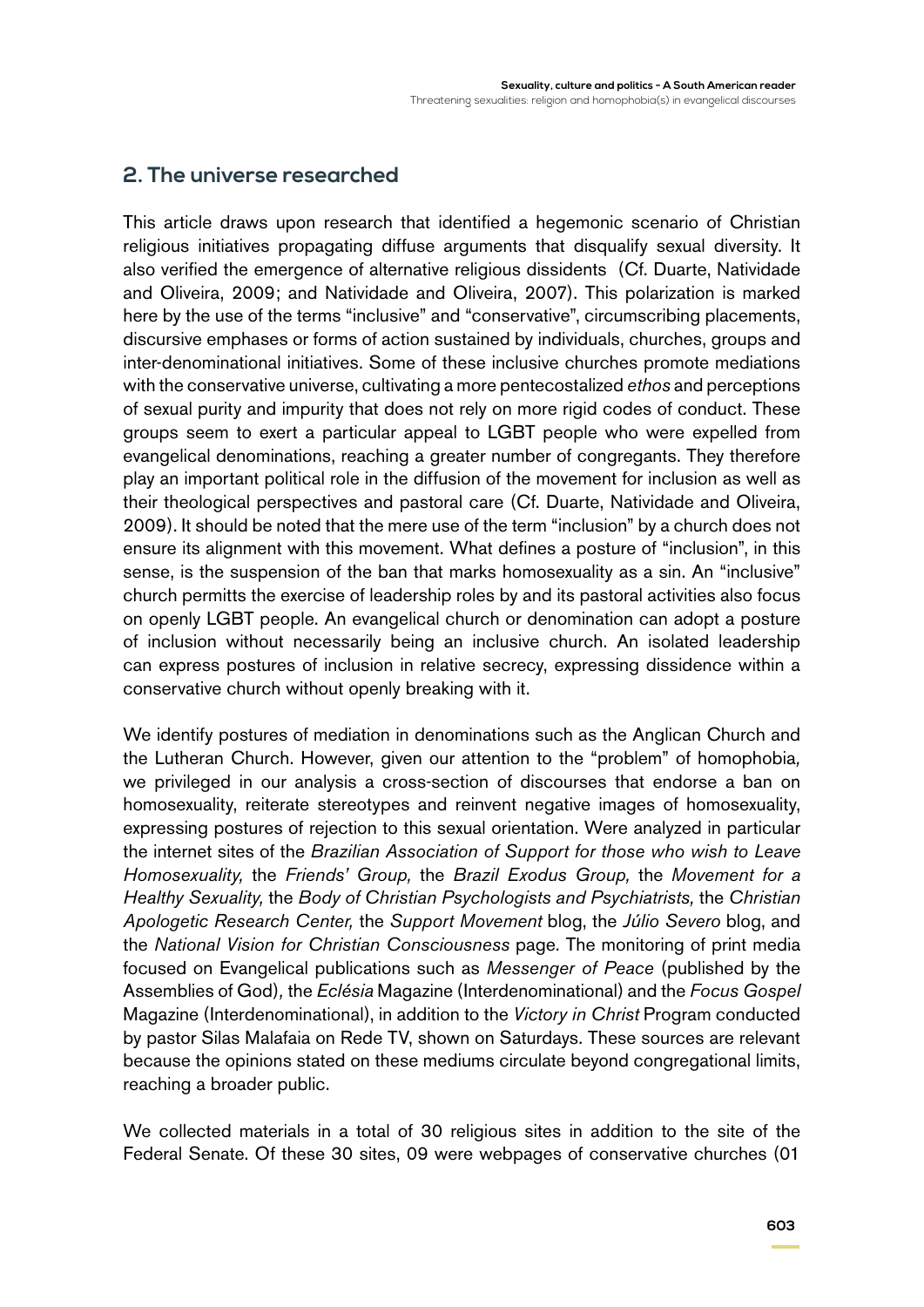Catholic and 08 Evangelical) and 08 sites of inclusive groups (01 Catholic and 07 Evangelical). The 13 remaining sites convey discourses and conservative religious values, consisting of 03 Catholic groups and 10 Evangelical interdenominational initiatives. Therefore, in the general corpus of 30 the religious sites we found, there are 22 that are aligned to conservative perspectives on sexual diversity (18 Evangelical and 04 Catholic). The proliferation of these discourses of repudiation was more explicit among Evangelical groups, being that this is a topic more explored and circulated in this religious universe. There seems to be a less intense problematization of homosexuality in Catholic discourses, although some spokespersons identified as Catholic manifest their opinions on Evangelical sites, endorsing or defending the perspectives presented below.

The material collected in the broader research is quite varied, composed of reports, articles, readers' letters, editorials, counseling sessions, forums and *testimonies*. 2 Many of these Internet pages operate as portals of information, publishing news stories related to culture, politics, behavior and religion. Some possess a more explicit institutional proposal, corresponding to associations that act in the pastoral and political spheres with distinct emphases. Some sites are initiatives that present themselves as *ministries of aid* to "counsel people who live with homosexual conflicts" in different parts of the Brazilian Federation. In these, we observe a proliferation of articles exploring the supposed "causes" of homosexuality. This debate is linked to the emergence of the category "psychotheology", which we will not analyze in this article. It is interesting to just observe the relative porosity of these theological perspectives with regards to certain psychological theories (especially those in relative disuse in the field of psychology) that mobilize negative meanings around homosexuality in a zone of hybridization between these fields. Discussing the "origins" of this form of sexuality can be understood as a sign of a pathologizing vision itself, one that posits some form of heterosexuality as a "norm" and is dedicated to trying to colonize all expressions of sexuality that differ from this convention.

Other pages analyzed are from groups displaing more visceral political discourses, marked by constant opposition to LGBT issues, whether these involve legislation and specific policies, or concern the visibility and social recognition of this population. The statute of one of the organizations mentions its objective of creating, implementing and developing programs to "prevent" homosexuality. Another objective of the group, referred to in this same document, is to "mobilize" at the "national level", a "movement of awareness and action" with the aim of "guaranteeing the right to support those who

<sup>&</sup>lt;sup>2</sup> In this we do not report on the content conveyed by forums, counseling, and testimonies. Forms of virtual interactions were collected at the Church Portals of Grace and the Universal Arch, sites maintained by the International Church of Grace and the Universal Church of the Kingdom of God. On these sites, there are specific sessions in which the topic of homosexuality emerges in the form of counseling, debates and forums without an explicit preoccupation with the diffusion of specific doctrinal content. Testimonials appear in several of the evangelical initiatives that we accompanied, corresponding to the biographical narratives sharing experiences that represent "proof" of the action of the power of God in the life of people and are incorporated within pedagogies of sexuality (Duarte, Natividade and Oliveira, 2009).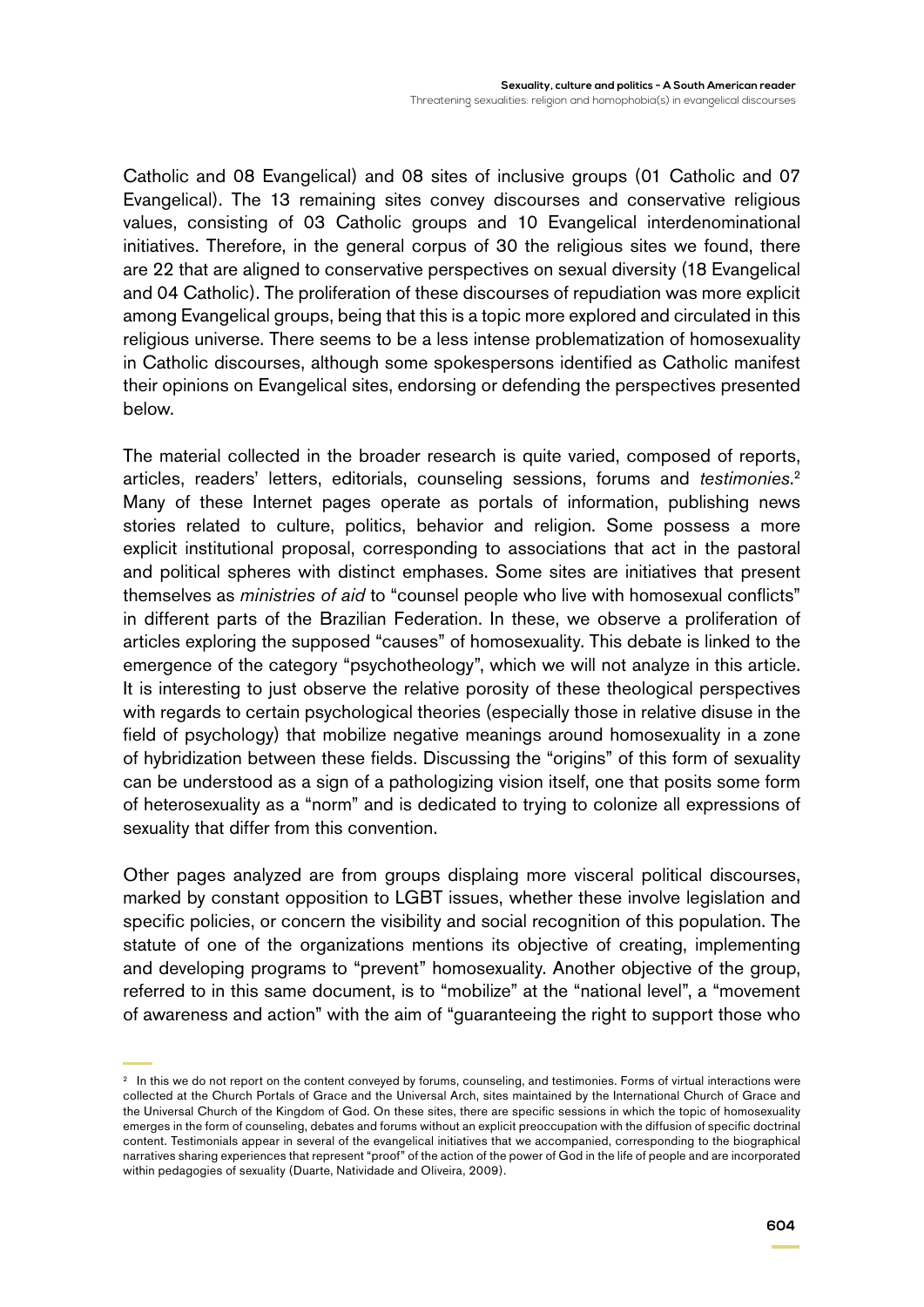voluntarily want to leave homosexuality and other sexual dysfunctions/disorders (...)" via the powers of the Legislative, Executive, Judicial and Public Ministry branches of government. Apparently, this group works to create political pressure with the goal of obtaining support for the "therapeutic" activities exercised by the association.

The evangelical religious universe is multifaceted, possessing distinct cosmological and doctrinal emphases. Regardless of origin or the existence of multiple institutional affiliations, however, we observed the constitution of interdenominational networks which formed relative consensus on the meanings of homosexuality. The spokespersons of these networks are pastors, social workers, psychologists, writers, lawyers, "exhomosexuals" and the coordinators of aid ministries, etc. We observed that the public space was seen as a stage for a confrontation between leaders of religious groups and representatives of social movements, expressed in the tension between the "Law of God" and the "Law of Man". The subject that most galvanized discourses was the consideration by the Brazilian Senate of the Bill known as PL-122/ 2006. This proposal, popularly known as the "project to criminalize homophobia", would make discrimination based on sexual orientation a crime.<sup>3</sup>

In the materials collected, we identified a second thematic axis involving a preoccupation with the implementation of specific public policies for homosexuals. Religious groups portray dialogues between social movements, non-governmental organizations, and the State defending the citizenship of sexual minorities as a *dangerous* articulation, propagating "non-Christian values" and disseminating "liberal" and "unacceptable" values. The institution of a national public policy focused on the LGBT population, sexual policies and programs such "Brazil without homophobia" are seen as a motive for preoccupation which calls for a religious response in the defense of religion and the family.

The sites that we analyzed featured articles, news, debates and polls on this subject. Information about PLC 122/ 2006 and models of protest letters are available on these sites to be sent to senators, declaring opposition to the proposal. Alerts against the "dangers" of the anti-homophobic law were constant and recurring. Notable topics included the fear that religious institutions would not be allowed to remove "homosexual ministers", that court cases to persecute religious people would be introduced and that gay and lesbian adoption of children would be encouraged.

Various websites published news calling upon "netizens" (a contraction of internet citizens) to react to the project through prayers, fasts, vigils, marches, sending e-mails to parliamentarians and signing petitions. According to these sites, the approval of the project which criminalizes homophobia may promote the growing acceptance of

<sup>&</sup>lt;sup>3</sup> The bill presented by Iara Bernardes, approved by the Federal Chamber and pending consideration by the Federal Senate, equates the crime of homophobia with the crimes of racism and sexism in the Federal Constitution.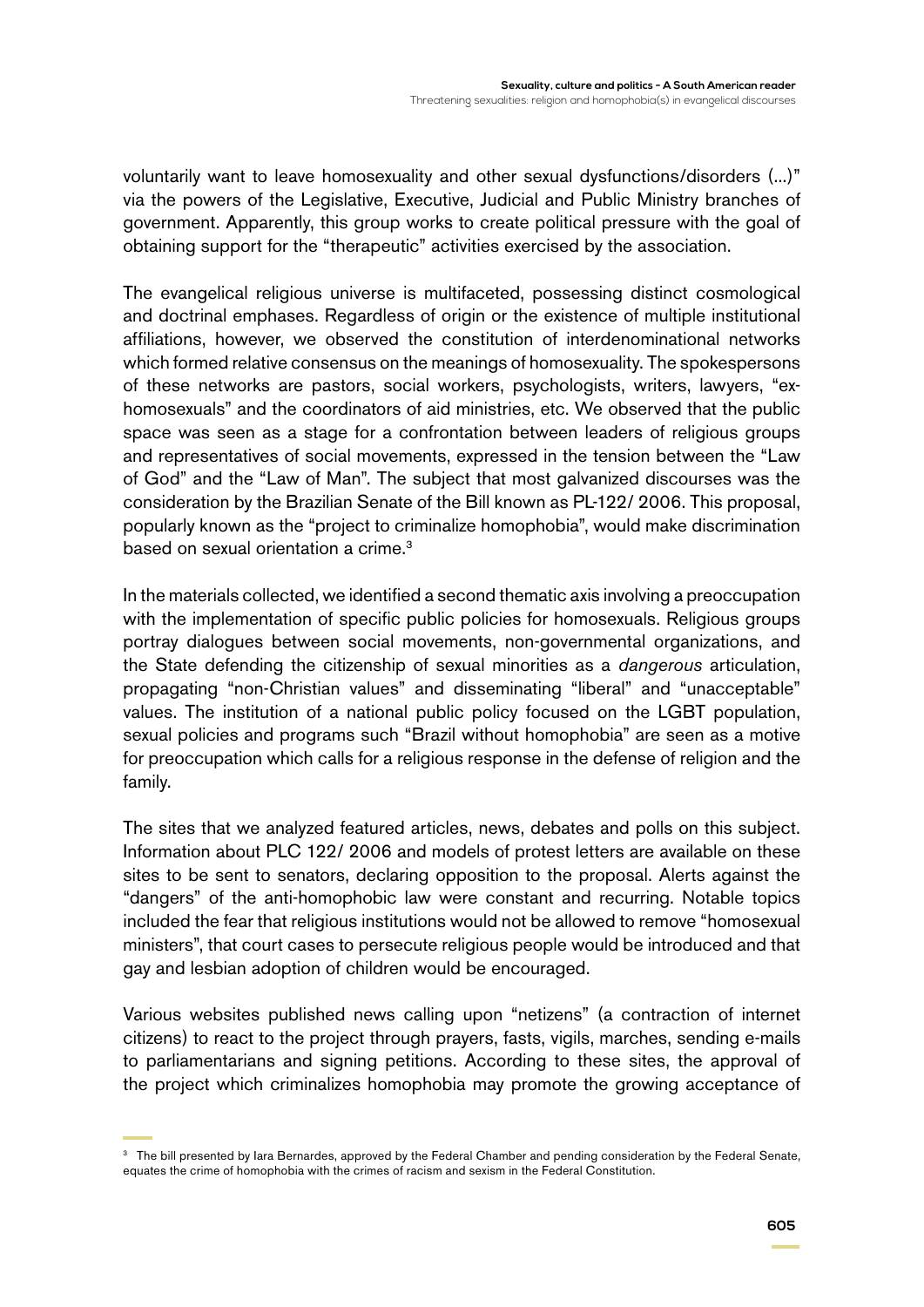sexual diversity, leading to the "extermination of the heterosexual," the "destruction of the Brazilian family," *heterophobic* attitudes, an increase in pedophilia in the country and an increase in the spread of the AIDS epidemic.<sup>4</sup>

A protest against the proposal was organized in the television media. The program *Victory in Christ*, presented by a pastor from the Assemblies of God church and shown on *Rede* TV, created a campaign with the slogan "SAY NO TO PLC-122". In numerous TV programs, leaders encouraged the audience to reject the project, including "clarifications" to the evangelical population regarding the alleged "harm" the motion would entail to Christian churches. In the discourses circulated on the internet, PLC 122/ 2006 was portrayed as an "attack on life and the family", transforming a "sin" into a "human right". An article posted by a Catholic Priest on the VINACC site endorses this last argument. The topics of sin, divine punishment and homosexuality are linked here, encouraging a negative vision of sexual diversity. In this and other articles, the fear of "consequences" is evoked against a growing naturalizing of homosexuality in society.

According to these discourses, the punishment of God that befell the city of Sodom due to the practice of homosexuality could happen to Brazil if Christians did not mobilize to stop the expansion of LGBT citizenship. Such contents ware found on the evangelical sites of VINACC and ABRACEH, on the blog of the Support Movement and on the blog of the evangelical writer Júlio Severo. Julio Severo is a figure of some importance in this field. His articles are posted or cited on the internet pages of several of the religious initiatives that we monitored, in addition to having several published books that are widely consumed by conservative religious groups (Natividade, 2008). Some of the collected texts have no explicit author, as their authors choose to remain anonymous or use pseudonyms. Another recurrent theme raised concerns over *cures for homosexuality* and corrective therapies. Many texts expressed the fear that the approval of the bill would obstruct the pastoral activities of sexual "re-orientation" and the proselytizing work of churches in the conversion and "regeneration" of homosexuals.

The political action against this project has extensive capillarity activities. Religious media, associations/entities connected to the pastoral work of homosexuality "reversion", Catholic priests, lawyers, and an ample gamut of specialists have appeared in public spaces to defend freedom of belief/expression and the right to "preach against homosexuality".

The expansion of LGBT citizenship is seen as a violation of the rights of so-called "normal" people. State actions in the sphere of management of specific public policies

<sup>4</sup> Natividade (2008a) analyzes the controversy about cures for homosexuality in Brazil, demonstrating that the arguments sustained by religious people in confrontation with the civil rights of homosexuals spread moral panics associated with the necessity of the "prevention" of sodomy in the country, in response to the growing visibility and recognition of sexual minorities. The fear of the "destruction of heterosexuality" appears alongside fears raised as an argument for the existence of reparative therapies and for pastoral work aimed at the conversion of gays, lesbians and transgender people (Natividade, 2008 a: 250).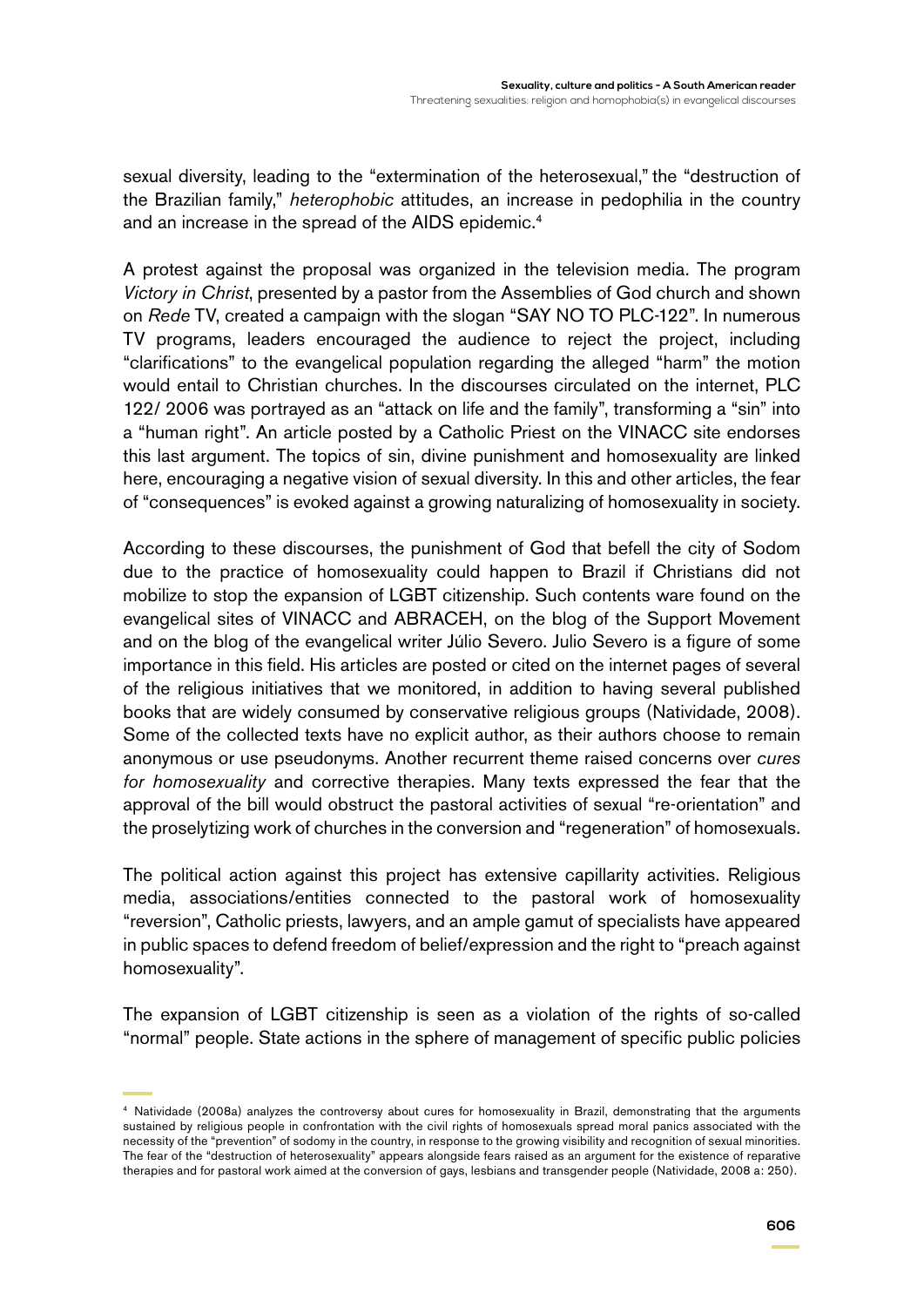are also a target of intense attention. Texts published in the time frame circulated discourses that attributed to then President Luiz Inácio Lula da Silva the nickname of "agent of the moral and sexual corruption of youth" for his supposed "endorsement" of "gay causes", including "sexual education" in schools and the promotion of gender equality. One of the articles postulates the existence of two forms of teaching: the "education of the beast" and the "education of God". The first is oriented toward secular values, defending equality between men and women and spreading the use of condoms. This is an apology for "promiscuity", teaching "free sex" to children and adolescents, associated with the expansion of pedophilia and the increase in the number of homosexuals in society. According to this religious discourse, the content of many textbooks professes the "innate" character of sexual orientation and even spreads family models that don't correspond to the "plan of God". "God's education", in turn, is administered in religious schools or by parents in the domestic space. It "protects" children from "negative influences" that could alienate them from the Christian model of behavior. Education under the aegis of parents, guided by religious principles and without interference from secular institutions and norms, would constitute the only way to avoid "harms" to children in this model. These groups believe that a confluence exists between an "increase in the number of homosexuals" and "occurrences of pedophilia", mobilizing this association as an argument in the political opposition to the demands of LGBT people. In addition to this, we observed arguments that blame homosexuals for the spread of AIDS and other STDs. According to this logic, PLC 122/ 2006 would also encourage episodes of "heterophobia".

The category *heterophobia* is invoked by some actors in this field as a figure of language that attempts to invert and subvert the arguments utilized by LGBT activists to denounce practices and discourses that disqualify diversity. We do not need to emphasize that, from a sociological perspective, the notion of *heterophobia* is meaningless, insofar as reported "heterophobic" practices do not obstruct rights, stigmatize, or produce the moral inferiority of others. The discourses denounced as "heterophobic" express demands for fairness for a minority in an objective and subjective position of inferiority. The power to discriminate is not distributed equally in society. The subject of the discriminatory act is maligned by collectivities with a great deal of structure and prestige, reaffirming the superiority of these to the detriment of the social categories that are the targets of discrimination (Elias and Scotson, 2000). The hegemonic perspective that symbolically orders our society places heterosexuality at the top of a structure of *sexual stratification*, giving rise to multiple forms of *erotic injustice* (Rubin, 1989). The relative capacity of articulation achieved by the LGBT movement enables these hierarchies to be perceived as a type of "injustice" and questions them. Sexual prejudice, collectively endorsed up until now, can become an object of denunciation. Sexual minorities demands for forms of sexual diversity to be recognized and respected as equal to heterosexuality could only be perceived as a "relegation" of heterosexual people from the point of view of superior *status* claimed in heterosexist perspectives and discourses.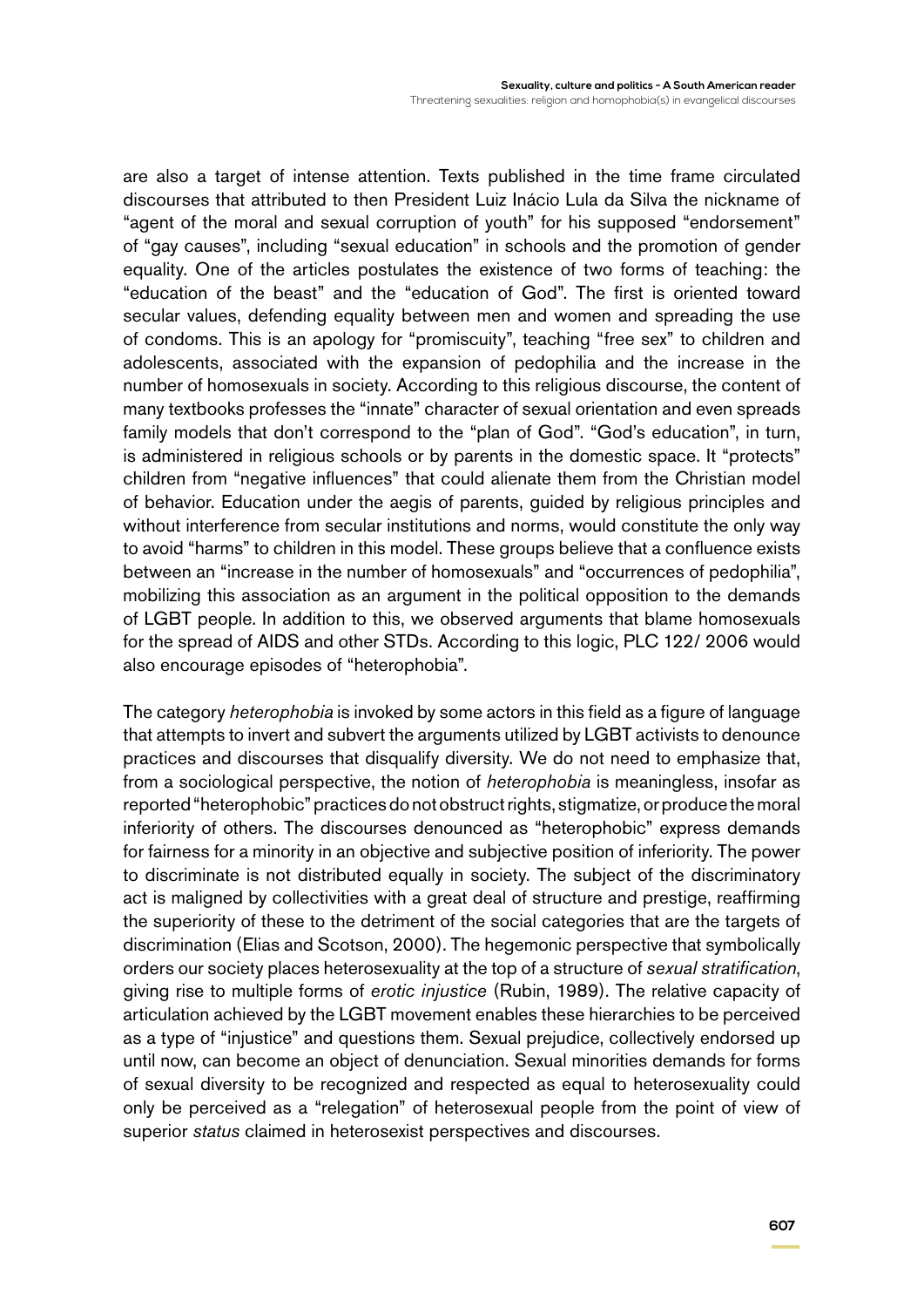Some strands of this discourse defend the legitimacy of homophobic reactions, justifying them as a "rational aversion" to acts that are intrinsically "dirty". Violence against homosexuals and the social reproach they addressed can be justified by the argument that God condemns their sexual practices. More visceral versions of this discourse defend the idea that God "hates" homosexuality. From this point of view, public expression of this aversion is an exercise in the freedom of expression. This moral panic is particularly directed towards gay men.<sup>5</sup>

The naturalization of reactions of "disgust" masks their character as a cultural operation that demarcates the domain of the *pure* and *impure* in an attempt to ensure the integrity of a symbolic system (Douglas, 1976), disguising the political effects of this learned response. Visceral reactions of repudiation to the manifestations of sexual diversity and LGBT visibility could be interpreted as forms of *embodied homophobia* and the discourses that evoke and naturalize them as incitement to homophobia.

The subjects marked as *impure* in these evangelical discourses may even be demonized, evidencing a synergy between sexual intolerance and religious intolerance. An example of this can be found in the article entitled "Goodbye to innocence: Christian manifesto warns against the advance of the defense of pedophilia and of the intimate relationship between homosexual activism and pedophilic movement". The text suggests the existence of a common agenda between these "movements", claiming that a portion of the "practitioners of *homosexuality"* supposedly advocate in favor of pedophilia under the power of "demonic influences". This strategy of discursive production links spiritual possession, Afro-Brazilian ritual practices, sexual orientation and pedophilia, revealing a synergy between religious and sexual intolerance. Defenders sexual minorities rights are not seen as innocent victims, but rather as operators acting in favor of occult, demonic forces embodied in religions of African origin. In these discourses, to obstruct LGBT rights is an attempt to defeat the influence of the Devil on Earth. In this moral crusade, political struggles are inserted into the cosmology of spiritual combat. The theology of spiritual battle has been exhaustively studied by the anthropology of religion. Roughly speaking, it comprises a vision of the world, widely disseminated throughout the Pentecostal evangelical field, in which demons dispute possession of men with God. Studies call attention to the fact that in this cosmology, God and the Devil are present in the daily lives of the believers. The life of the believer is seen as a constant battleground between God and the Devil (Mafra, 2002; Mariz, 1999).

In the print media, the topic of homosexuality also frequently emerges, with controversy over PLC-122/ 2006 once again appearing. In 68 texts discussing questions connected to sexual diversity (materials, signed articles, essays, interviews, letters to the editor), distributed by the *Focus Gospel* Magazine, *Messenger of Peace* newspaper, *The* 

<sup>&</sup>lt;sup>5</sup> The primary focus is on homosexual practices between men. This can be inferred from the numerous references to male anatomy and the general silence around femininity. Natividade (2006) has already detected this greater cultural attention to the "deviations" of masculine sexuality among evangelical Christians.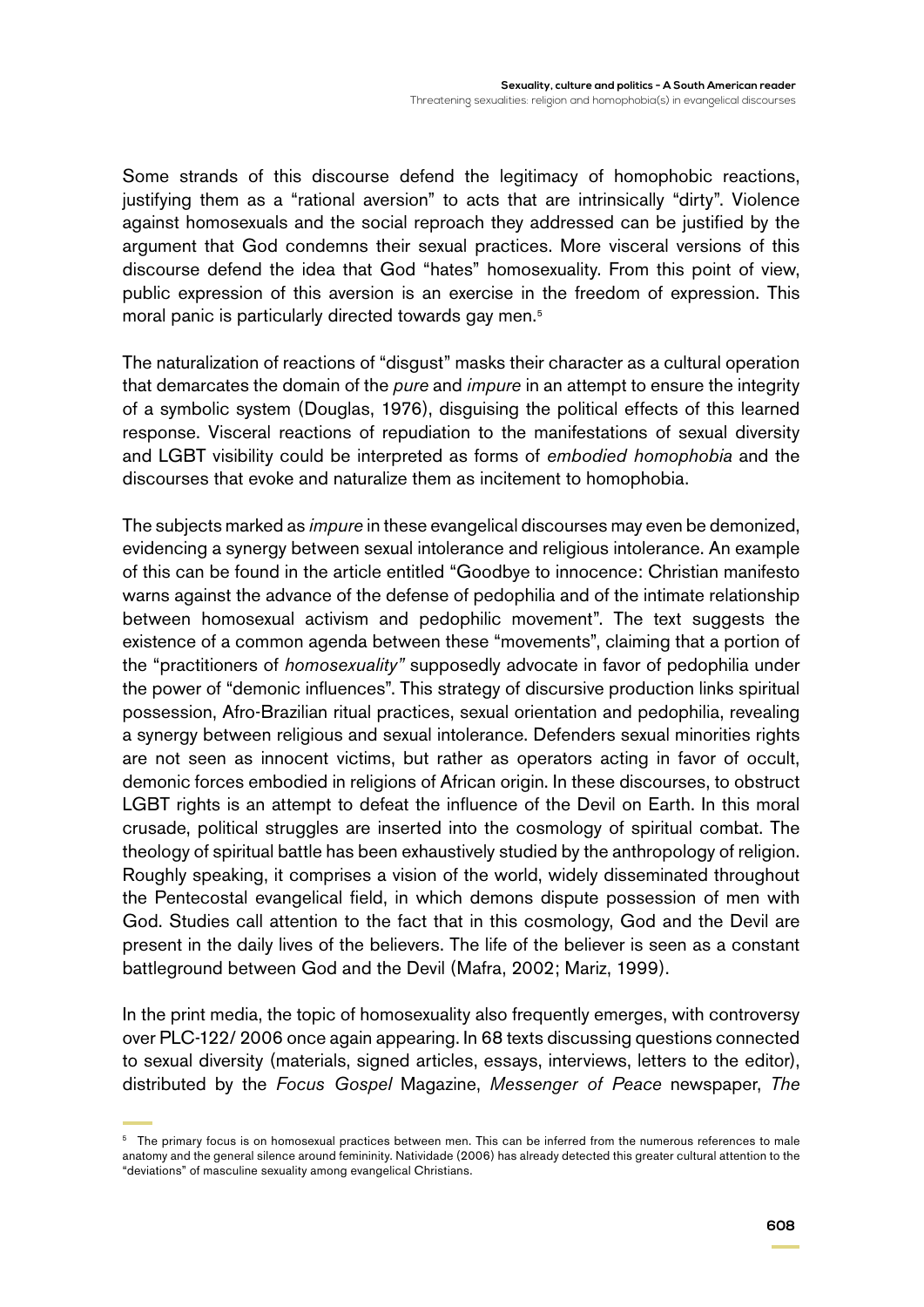*Word* and *Eclésia* Magazine; there are several references to the possible impact of the approval of an anti-homophobia law, including 09 cover stories. Some of the articles focus specifically on the process of the bill while others are "warnings" about its dangers. In July 2008, *The Messenger of Peace* newspaper (edition #1478) published "The President, Christians, Bible and God are sick". This article discussed the "First National Conference of GLBT Policies", criticizing the positions taken by the Lula administration in support of GLBT demands. When President Lula defined homophobia as the "most perverse illness impregnated in the head of human beings", he supposedly offended the churches, engaging in a "frontal attack on the freedom of expression, religious freedom and the 'Word of God'". Representatives of the state that "endorse" the "homosexual cause", funded with "public money", were understood to be the authors of "liberal" ideas which were unacceptable, given that homosexuality is an "abomination", a "sin", an unnatural practice—behavior, in short, condemned by God (*Messenger of Peace*, 1472, December 2007).

*Eclésia* Magazine, edition #121, has a cover story article entitled, "Does religious persecution exist in Brazil?" The text asserts that if the "homophobia law" were to be approved, religious people who disagree with "homosexual behavior" due to their "doctrines"—"irremovable landmarks that must be respected"—could become victims of lawsuits. If enacted, the law would restrict the "freedom to preach that homosexuality is a sin". This article cites declarations by Senator Marcelo Crivella, connected to the Universal Church of the Kingdom of God, regarding the direct interference that the approval of PL 122 could have on "people's daily lives". Although one of the major "preoccupations" of the Senator was the risk of "restrictions [being placed on] pastoral activities", he also observed that the new law would "even" allow public displays of affection between homosexual people, re-emphasizing that the bill "intends to combat whoever represses displays of this affection". The text implies fear of an increase in episodes of public displays of affection between people of the same sex, which are perceived as undesirable attitudes in the public sphere. Although this discourse doesn't condone the physical assault of LGBT people, the *repression* of visibility seems to be presented as a relatively legitimate behavior.

These positions are expressed in very different documents, including a certain number of "letters from the readers" that are representations of the faithful. In a letter to the newspaper, a reader of *The Messenger of Peace* protests against the Lula administration's distribution of "sexual booklets" in schools. According to this reader, sexual education would supposedly propagate "foul language" and would negatively affect children. A particularly interesting text is the "Course of Christian Ethics" that rails against "liberal theories and their dissemination in society", against the spreading of "iniquitous forms of union", "gay marriage", "group sex" and married people who "live in separate houses" (*Messenger of Peace*, edition 1473, February 2008).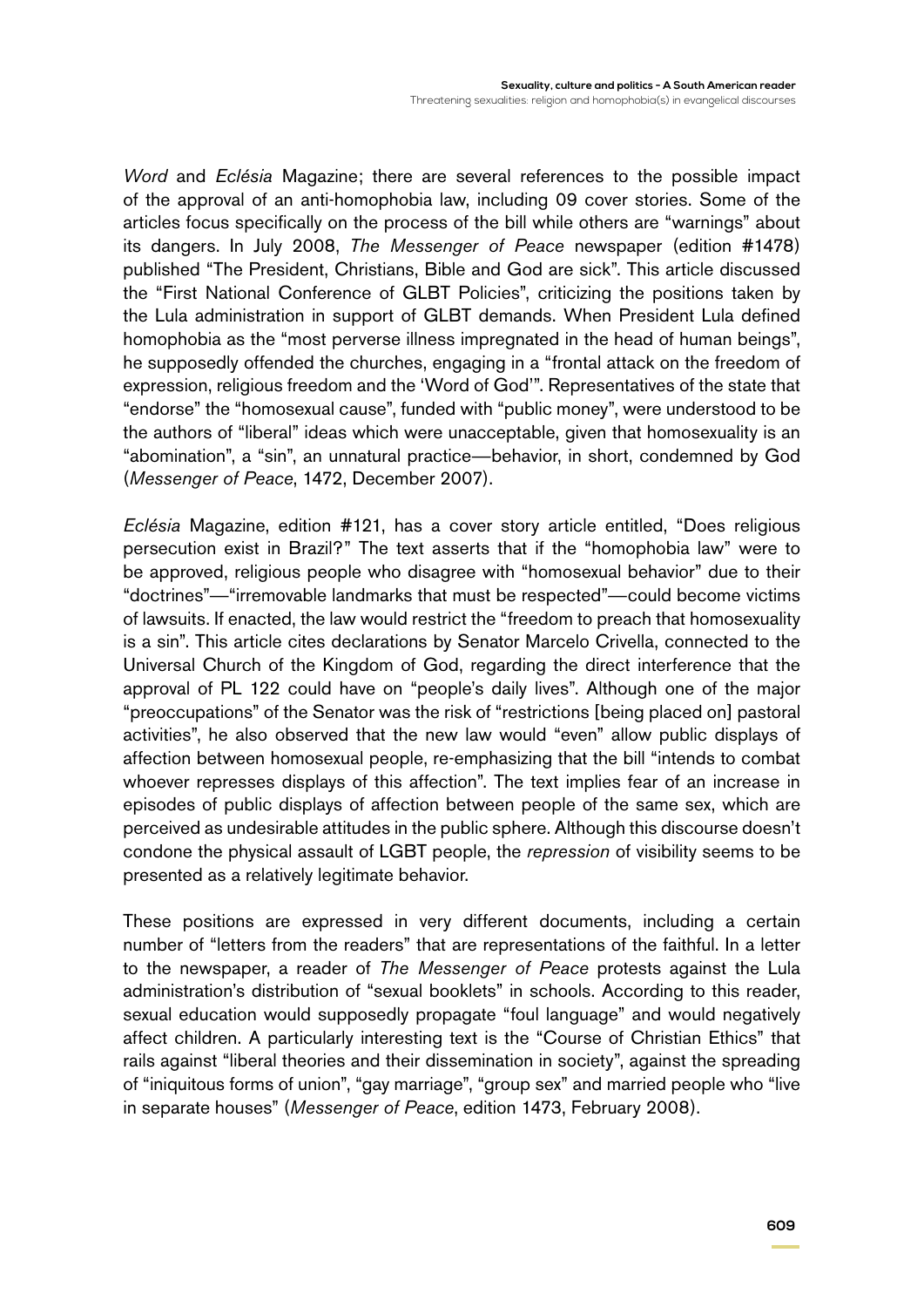The discourses analyzed here exemplify some religious responses to the social transformations pertaining to the recognition and legitimacy of LGBT people. They show a network of institutions and religious groups endorsing stereotypes and constructing desires, practices and homosexual orientations as *undesirable differences*. Generally speaking, they intertwine to produce an image of the "homosexual" (and of LGBT people in general) as "dangerous subjects".

## **3. Purity, Danger and Politics: the construction of the "homosexual threat"**

There are many ways in which the figure of the homosexual can be constructed as threatening in these discourses. Representations of purity and impurity, as well as cultural definitions of what is "healthy" or "normal", may be more or less intertwined with perceptions of the political activities of sexual minorities. One of the stereotypes employed utilizes pathologizing conceptions. The articles employing these conceptions distinguish *healthy* and *natural* behaviors from others perceived as *sick*, suggesting clues to the existence of a particular strand in these discourses that might be understood as a kind of *religious sexology*. This demarcates the sexual practices permitted by God by the specification of a domain referred to as "abnormal", "anomalous", "perverted", "morbid", "obscene", "anti-biblical", and "anti-natural". It does not simply postulate vaginal penetrative sex as the only acceptable practice, but in fact enables a discourse regarding a series of "sins" that are, simultaneously, understood as sexuality disorders. Different types of heterosexual behaviors are framed as *practices* that the subject exercises—"incorporated", embodied, but created by factors that are external to the subject, such as the influence of unstructured families or demons. New domains of "perversion" are also created.

A text that expresses this type of discourse is "The Bible, homosexuality and other eropathies", authored by minister Antônio Gilberto. The author locates the origin of "homosexuality" and "effeminacy" in childhood. In some passages, he shifts between these two categories, suggesting a correlation between homosexual orientation and the "inversion" of gender. A series of competing factors play out in this discourse in which the boy becomes "predisposed" to "effeminacy" and later becomes an "effeminate adult". The configuration of his family of origin holds a prominent position in this dynamic. If the young person has a "cruel", "inhumane" and "tyrannical" mother and an "absent", "indifferent" and "soft" father, he will develop a "weak personality" and become "fainthearted", eventually growing to "detest women". The "work of Satan" is also highlighted here as relevant factors in the shaping of homosexuality, present in media and in certain children's programs, in particular, which supposedly encourage premature sexuality.

Here, sexual diversity is represented as a source of danger, associated mainly with the spread of AIDS epidemic. A report from *Messenger of Peace* (Edition # 1478,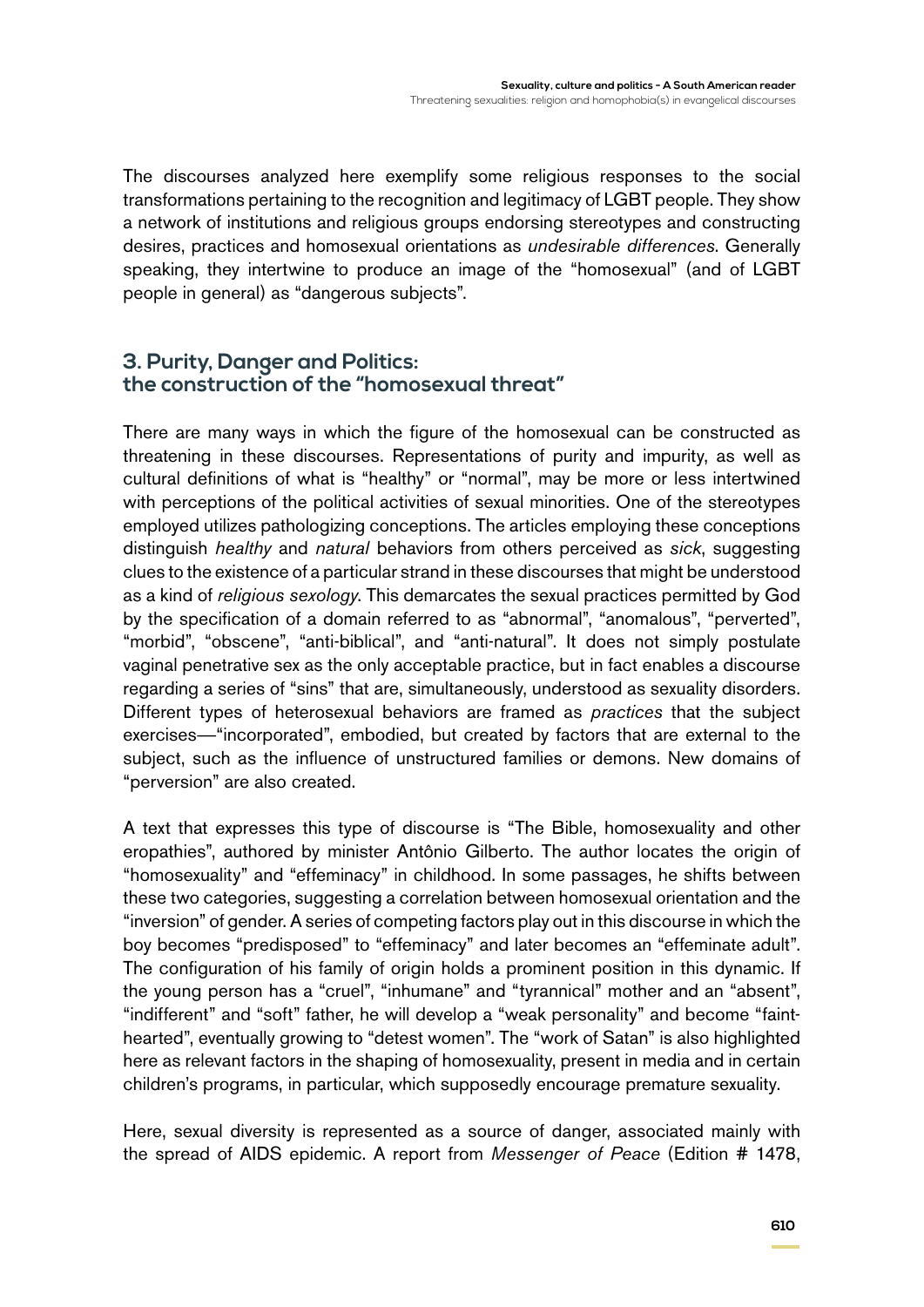July 2008), entitled "WHO admits that the AIDS infection is a feature of homosexual practices" takes up this theme. This article claims that "those who practice sexual acts different from those which God designed will suffer serious consequences", suggesting that AIDS was one of these consequences: "Data reveals: the HIV epidemic only exists among homosexuals, intravenous drug users and promiscuous people who practice what the Bible calls unnatural sex". According to the report, information from the World Health Organization reveals that "AIDS is not epidemic among heterosexuals in the world" and that "the epidemic never existed among heterosexuals".

These discourses in the print and internet media collaborate to the construction of homosexuality as a negatively marked difference. Homosexuals are perceived as promiscuous and dangerous: they corrupt values, and spread illness. They need to be corrected and converted. Even in those variants of this discourse that present an ample list of sexual sins, "homosexuality" occupies a central place (Natividade, 2008). A singular paradox which we have thought much about is that this position addresses the multiplicity of identities associated with the notion of "sexual diversity", seeking to encompass all of them as expressions of the same type of "practice". This is fundamentally an attempt to deny these identities their intelligibility and singularity, seeking to recodify all these differences as variants of the "sin" of *homosexuality.* It is at least curious that precisely at the same time when the visibility of identity constructions that are not fully covered by the category "homosexuality" are being amplified in the greater society, this intense Christian discursive production is attempting to reunite all behaviors that diverge from compulsory heterosexuality under a single label. Although some initiatives emerge that segment these so-called "sinful practices", meanings attributed to *homosexuality* appear to be much more "centripetal" than "centrifugal", seeking to subsume multiple practices and forms of desire into a single category. The larger part of these rhetorical strategies expresses a relatively explicit repudiation. Certain discourses, however, utilize much more subtle tactics of argumentation which converge in a manner similar to moral judgments.

A cover story of *Gospel Focus* Magazine dealing with PL-122/ 2006 produces a narrative that portrays the *Christian* as a victim of the cruel *homosexual*. In this composition, the principle strategy is to interpolate different social subjects whose statements properly trimmed and selected—are articulated in such a way to look like the magazine is neutrally approaching the different angles of a debate. By analyzing the ways in which these statements are connected, however, we identify a narrative of religious persecution, perpetrated by the defenders of sexual minorities against Christians. This representation congregates different personages around the roles of *aggressor* and *victim*, serving as a moral fable regarding the dangers raised by the social acceptance of sexual diversity. Let us now examine this article in more depth.

The article is entitled "They want to silence us: the homophobia law may establish a gay dictatorship in Brazil" (edition 75, year 07, October 2007). The article quotes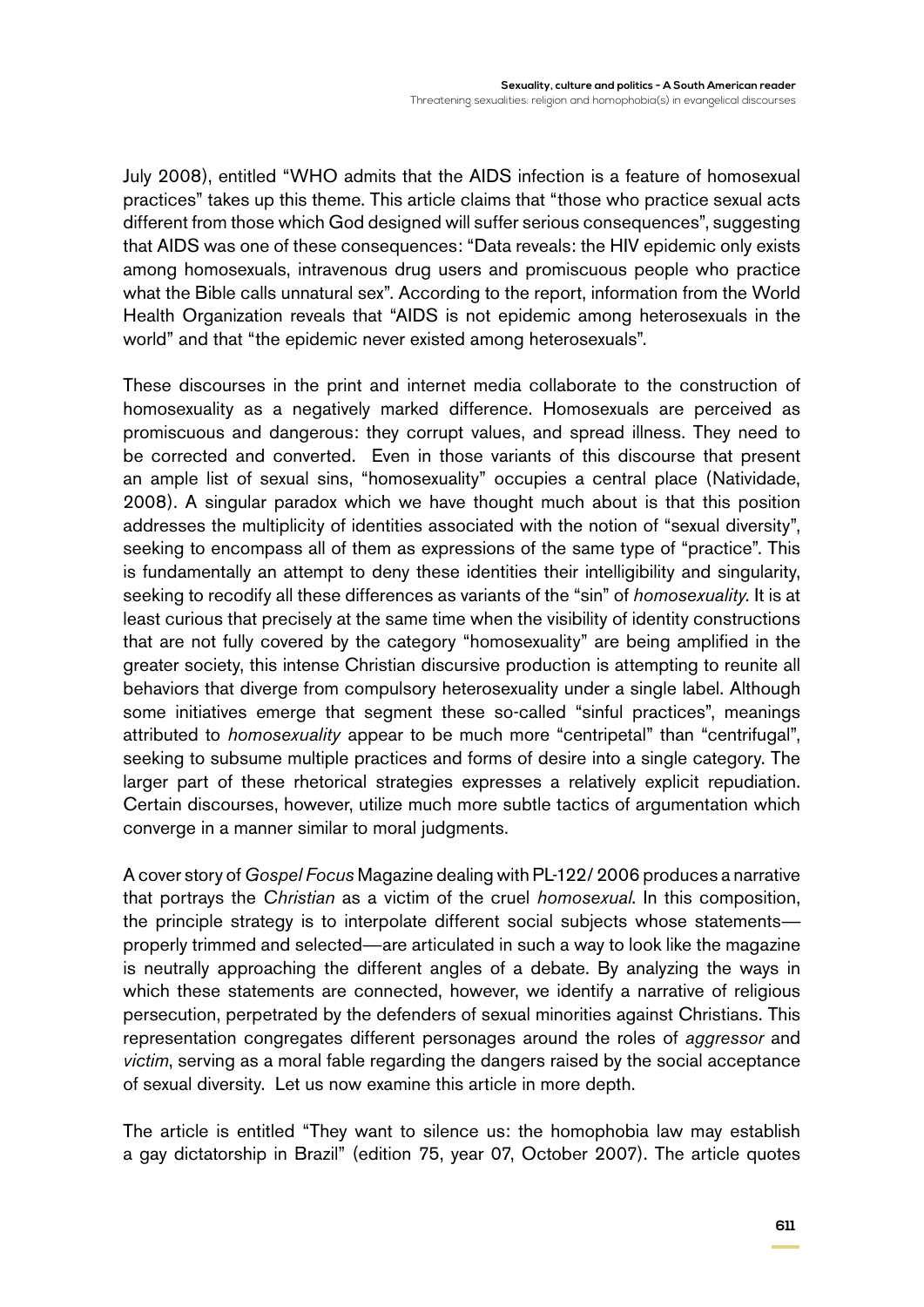testimonials of pastors, representatives of conservative Christian groups, members of the evangelical bench, a lawyer, a leader of an inclusive church, a transsexual and a homosexual activist. While the *Messenger of Peace* frankly rejects sexual diversity, *Gospel Focus* presents different angles of the controversy—positioned within a certain perspective, however. Despite the variety of people quoted in the article, it is easy to perceive the position from which the magazine speaks. Although the article puts into play a debate, its central discourse is a presentation of the church and of Christians as persecuted by the "pro-homosexuality movement".

The article begins by describing a "crisis" that affects churches: PL122/ 2006, presented as a violation of democracy that could establish a *gay dictatorship.* This metaphor of *tyranny*, although not mentioned again in the text, should not be underestimated. A *dictator* sustains his power through the exercise of violence and not as an expression of a collective will. Following this initial establishment of tension, the main spokespeople of the controversy are presented. Out of a total of 19 people invited to express their opinions regarding the debate, 13 construct arguments opposing approval of the bill. The first three to position themselves are minister Silas Malafaia, lawyer Zenóbio Fonseca and Júlio Severo, referred to here as a representative of the "pro-family movement". In the first statement in which he appears, minister Silas Malafaia occupies a prominent position on the first page, claiming to have received *death threats*. As we continue reading, we discover that these threats have supposedly been uttered by LGBT people and are examples of the aggressive behavior which Malafaia claims as common among *homosexuals*. The next statement is from a lawyer and professor who, indicated as a specialist, affirming the unconstitutionality of PL-122/ 2006 and the intention of its defenders to "criminalize Christianity". The third character—writer Júlio Severo appears with only 5 lines, evoking the "noxiousness" of the indirect sanctions upon Christianity that would result from the approval of PL-122/ 2006. Throughout the article, Severo takes up the topic of religious persecution perpetrated by the pro-homosexuality movement, telling *Gospel Focus* that "he remains in hiding in order to protect his family from reprisals". A series of small acts considered to be violence against the Christian faith and attributed to LGBT people are then presented, composing an image of the defense of the rights of sexual minorities as something exerting different modalities of illegitimate power, ranging from lawsuits to death threats. In this way, discourses which reproduce stigmatizing conceptions of sexual diversity are circulated, constructing it as "dangerous", "contaminating" and in need of correction, control and subjection.

## **4. Conclusion: religious power and the production of second-class individuals**

The religious discourses analyzed here show two main strategies of reaction to LGBT recognition and visibility among conservative evangelicals: *welcoming* and *fighting*. There is no contradiction between these fronts and it is possible that they are mutually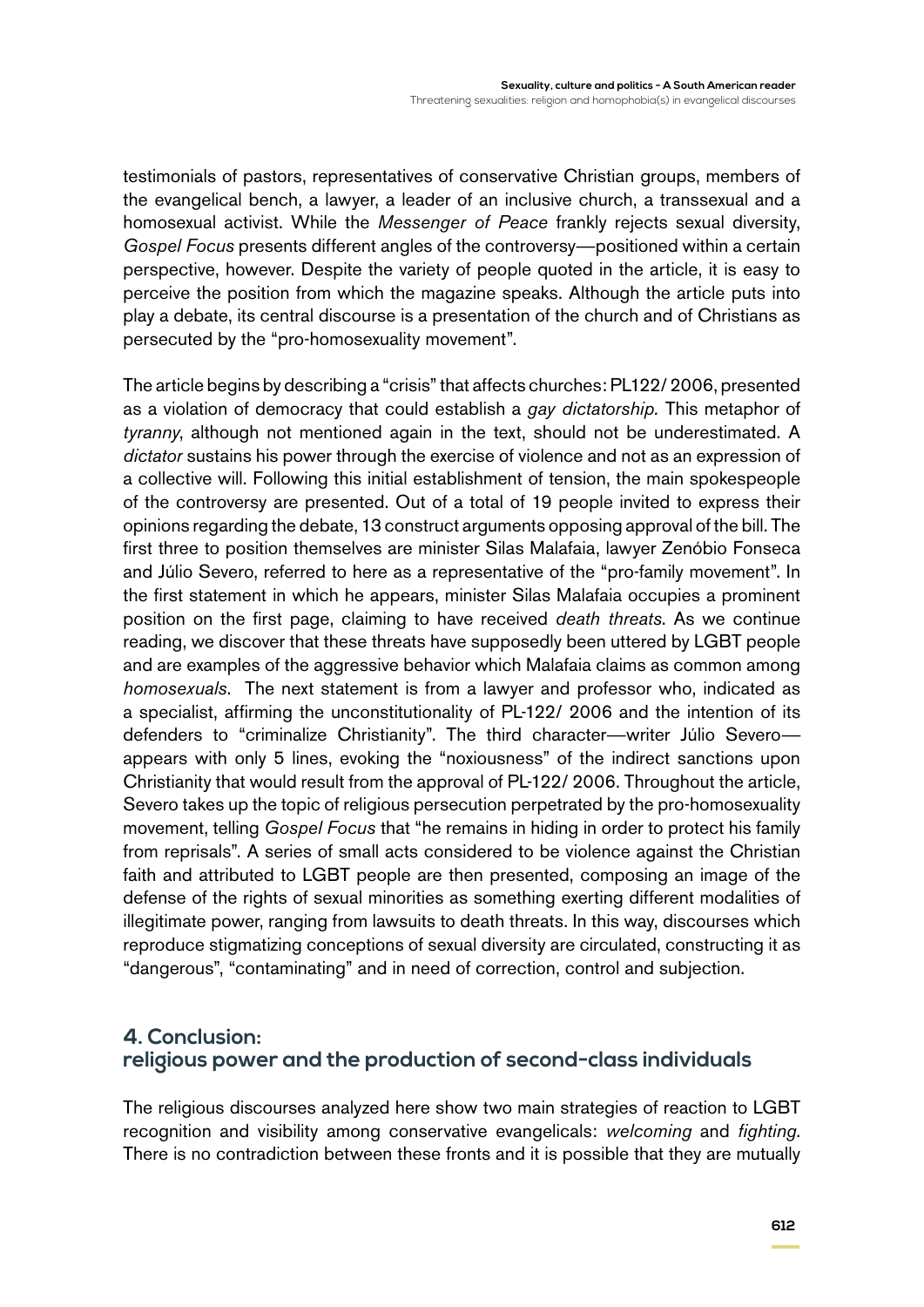reinforcing, reiterating and spreading stigmatizing representations in different spheres. The article analyzed above focused more closely on the dynamics of confrontation, understanding that discourses of *welcoming* and *transformation* can be mobilized within the fight. One of the main emphases in this struggle is the production of a discourse that attributes negative values to sexual diversity, constructing a stereotype of the homosexual as a dangerous individual. This threatening subject incarnates distinct characters: he is aggressive, immoral, uncontrollable, dirty, contaminating and/ or a propagator of diseases, a pedophile, a sexual abuser, possessed by demons, and prone to crime. The conjoining of these attributes collaborates in the construction of sexual diversity as a scary phenomenon and its "practitioners" as subjects who should not receive legal protection for their *sins*.

Here, we see a contemporary cultural scenario in which some religious segments find religious answers to the recognition and visibility of LGBT populations. These answers take on the form of an intensification of rejection attitudes, reinforcing the norm of *compulsory heterosexuality*. All expressions of sexuality which put hegemonic standards in check are disqualified. This rhetoric represents the "advancement" of civil rights for gay people as a violation of the rights of the faithful or even as a form of *persecution* and *intolerance* against Christianity.

An apparently less combative aspect of these discourses problematizes the possible *causes* of practices and/or homosexual identities, aiming for their "prevention" and suppression. As Weinberg (1973:18) observed, it is curious that these discourses repeatedly question the origins of homosexuality, but rarely asks how a person becomes "heterosexual". Attempts to specify the "causes" of homosexuality are guided by the necessity of ensuring the status of normality of heterosexual people, whose hegemony is threatened when confronted with manifestations of sexual diversity.

Weinberg believes that homophobia possesses a peculiar status in light of other fears, as it elects a particular social group as its object of antagonism. It is not an emotional manifestation that simply makes the individual incapable of performing certain activities, by aversion to objects or situations. It ultimately leads to "disdain" and aversion to a certain category of people. This "contempt" reveals a dynamic in the formation of "heterosexual" people who perpetrate homophobic acts or are taken by homophobic thoughts and sensations. These are contrasting operations of self-valorization which function through the debasement of the other. The abject subject is also, at the same time, understood as threatening due to his potential for corroding the values the homophobic subject seeks to cultivate (Weinberg, 1973: 15).

Weinberg's insight regarding valorizing oneself through the disqualification of others can inspire an understanding of the recent tensions between conservative evangelicals and sexual minorities. The discourses analyzed above *affirm the moral superiority of heterosexuality by disseminating* negative stereotypes regarding LGBT people;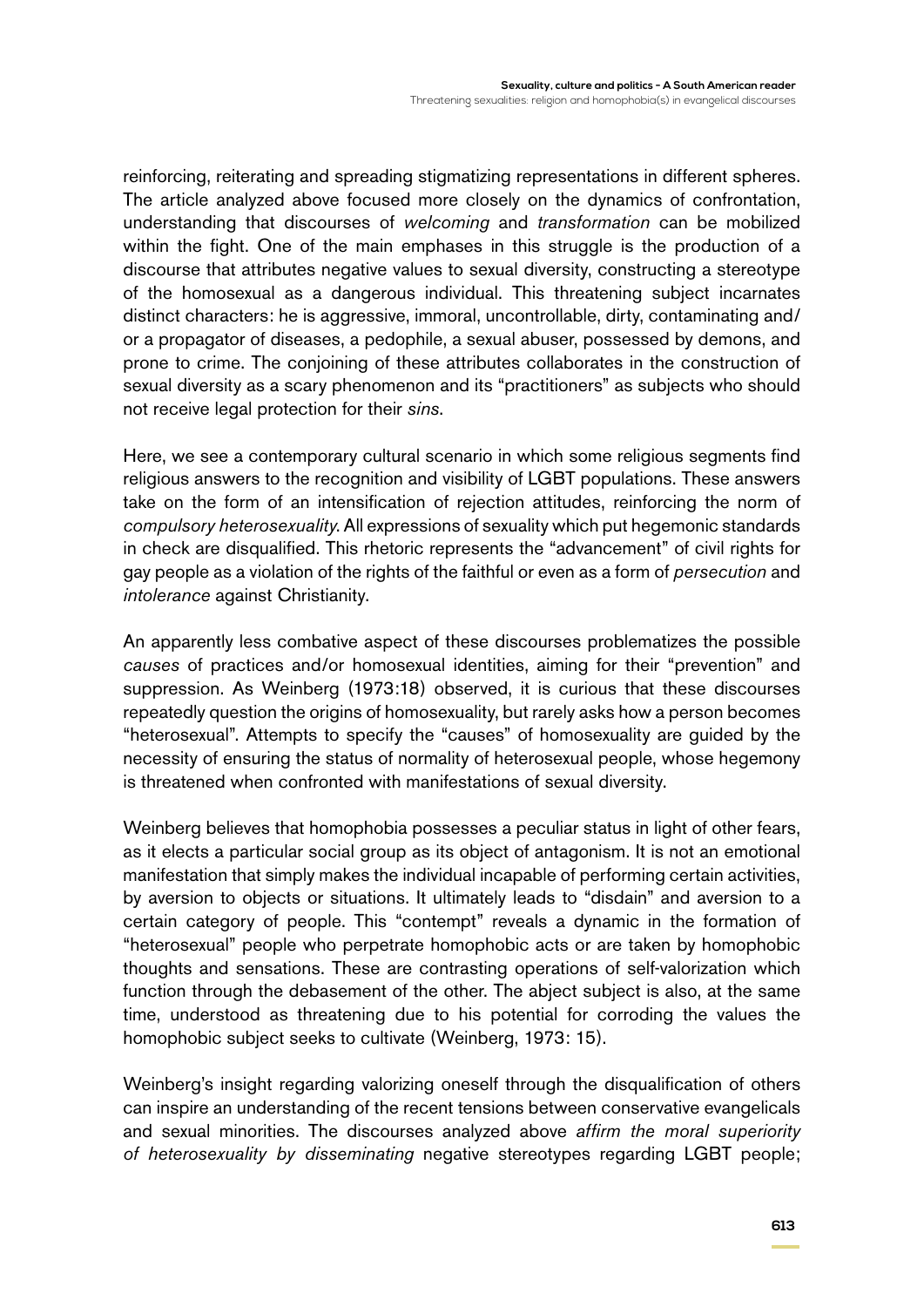by generating scandal in the face of public expressions of affection engaged in by these subject; by obstructing demands for rights; and by the recourse to a subtle form hygienism and subjection. The agents employing and propagating these discourses are evangelical ministers.

Commenting on links between the management of repressed homosexuality and relations of subordination, Eribon (2008) can help in the interpretation of the dynamics underpinning forms of religious homophobia. This author discusses the games of concealment and visibility of gay identity in modernity and their relation to *injurious speech*—an act of speech that simultaneously promotes violence and the constitution of the subject it victimizes. Accusations of homosexuality—an attribute considered to be socially stigmatizing—situate the subject, who recognizes himself in the injurious speech, is characterized by it, and by the strategies of concealment, denial, or neutralization of the stigma of homosexuality. To have to guard one's sexuality as a secret places the subject in the position of being an object of the discourse of Others, under permanent risk of being exposed. However, the moment that the "object" of injury decides to speak about it, assuming publicly the injury as part of his or her identity and questioning the negative moral burden that is attributed to him, a partial reversion of the relationship between the heterosexual subject who speaks and the homosexual Other occurs:

> When the homosexual says that he is homosexual, the heterosexual is obligated to think of himself as heterosexual, even though up until that point he never had to ask questions about his identity or the social order in which it is instituted. He is in a state of absolute privilege. For this reason, he is indignant when he is threatened with losing it, even partially, and he asks *gay* people to return to "discretion"; that is, to permit him to return to the peace of his certainties, to the comfort of his normalcy, which rests upon the silence of others. Or, still more simply, the heterosexual considers that the homosexual behaves badly, exaggerates, "exhibits himself", provokes…So, the homosexual can only be the object of discourse and becomes unbearable as soon as he attempts to become a subject (Eribon, 2008: 73).

Heterosexuality enjoys the privilege of being un-marked. This type of discourse presents the revelation of the singular cultural construction of heterosexuality as a model and universal norm, an expression of divine designs which confuses its own particular identity with that of humanity—in short, taking the part for the whole. To be obligated to recognize the existence of people different from oneself and to be forced to understand that this difference is not synonymous with inferiority or abnormality is a source of discomfort for these subjects in that it destabilizes the certainties that support their perception of the world and of themselves.

In these religious groups, the position of being non-marked emerges as a result of the belief that the "love of Christ" is accessible to all and that everyone should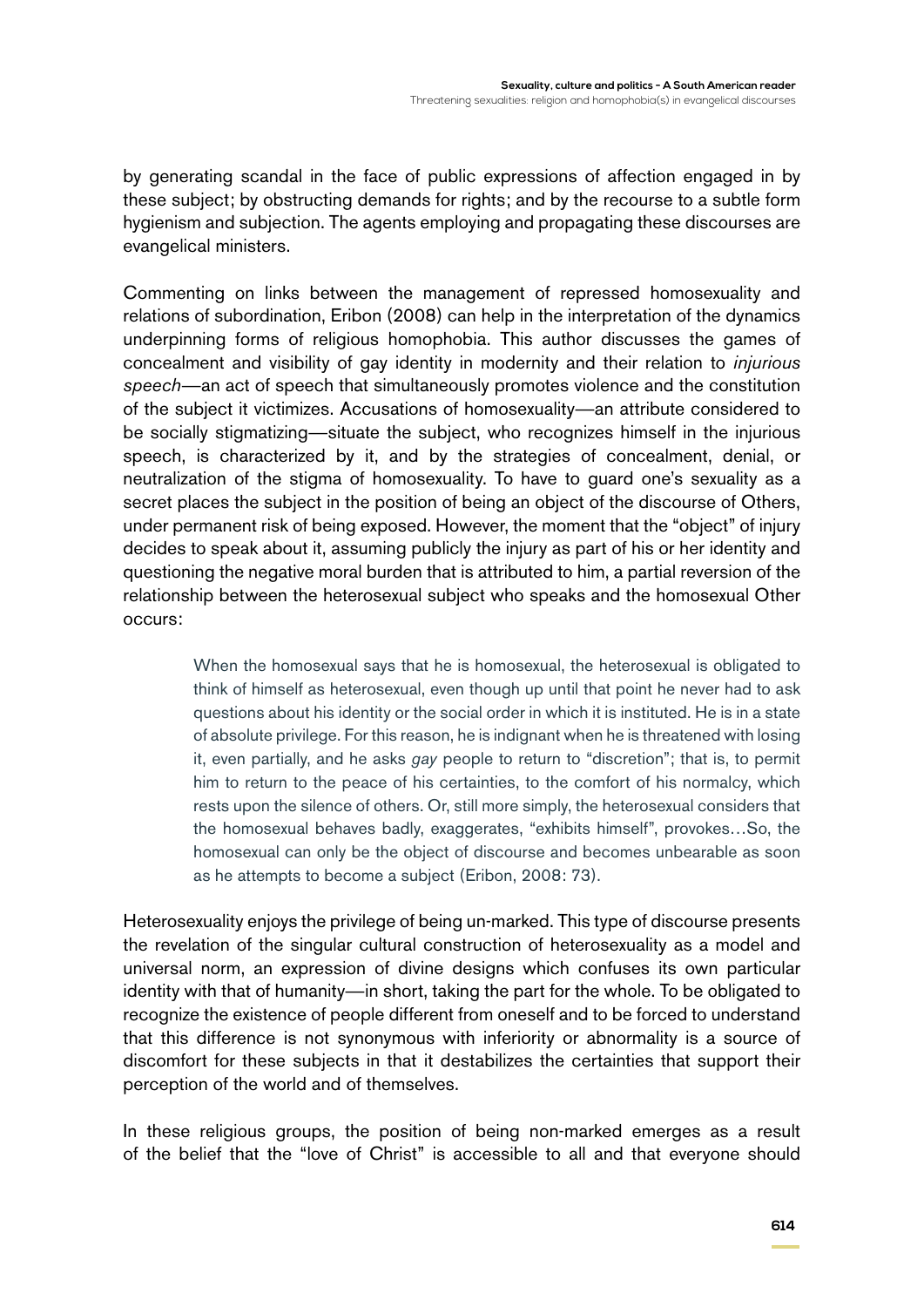accept it. Cultural differences that characterize groups should be dissolved within a homogeneous humanity living strictly under biblical precepts. This religion—absolutist in its pretensions—is faced with the particularism of LGBT identities. Confrontations with subjects who do not wish to erase their differences by managing a secret or by employing the religious/psychological techniques of producing heterosexuality can be particularly uncomfortable for evangelicals who consider the uses they make of their bodies regarding sexuality and gender are the only legitimate ones permitted by God. The slight destabilization occasioned by the questioning of this position of subject, by calling into question the universality of the values sustained by it, can imbue LGBT identities with a threatening aspect. Disassociation between "homosexual acts" and the person that practices them makes possible the resumption of the claim that all humanity is aggregated within a model of gender and sexuality grounded in a biblical interpretation. All those who want to be *saved* can be *helped* and *rescued* from the *sin of homosexuality*. This particular form of homophobia (which we do not explore in this article, but which is characterized as a posture of *care* and *aid*) does not necessarily or explicitly spread prejudice. We need to ask ourselves, however, to what extent it signals a capillary action which mobilizes fear and produces negative stereotypes about homosexuality.

The notion of *moral panic* deserves some theoretical commentary. Cohen (1972) used this expression to account for the exaggerated reactions of the media, public opinion and agencies of social control when faced with small "deviations" of social norms regarded as extremely threatening phenomena. Later, "moral panics" about sexuality came to be conceived as forms of the regulation of sexuality involving intense, uninterrupted and not always visible disputes revolving around norms of sexual conduct (Watney, 1997). A "moral panic" represents a local intensification of diffuse regulation of the social body. This approach can be particularly profitable for reflection upon the synergy between religious discourses and daily mechanisms of control of behavior. We note the relations which exist between homophobia and *compulsory heterosexuality.* Collective fear in the face of manifestations of sexual diversity is created by the exposure of loopholes and internal ambiguities of the heterosexual norm, revealing its character as a cultural convention and dislocating its social place in this process.

In the religious discourse that we have analyzed, the strategies for the diffusion of stereotypes and the network of activities engaged in to obstruct LGBT demands are exaggerated reactions of panic, reacting to the perception of a intensified LGBT visibility? Do these discourses promote a reactivation of stereotypes of homosexuality that were widespread at the beginning of the HIV/AIDS epidemic? Together with a reinvention of images of the homosexual as a "threat to collective health" and of illness as a *divine punishment,* some representations seem to emerge from this process with a different color. They promote associations between homosexuality and pedophilia, portraying articulations between the state and LGBT activism as threats to Christian "values" and to the idealized family model. These stereotypes seem, in fact, to represent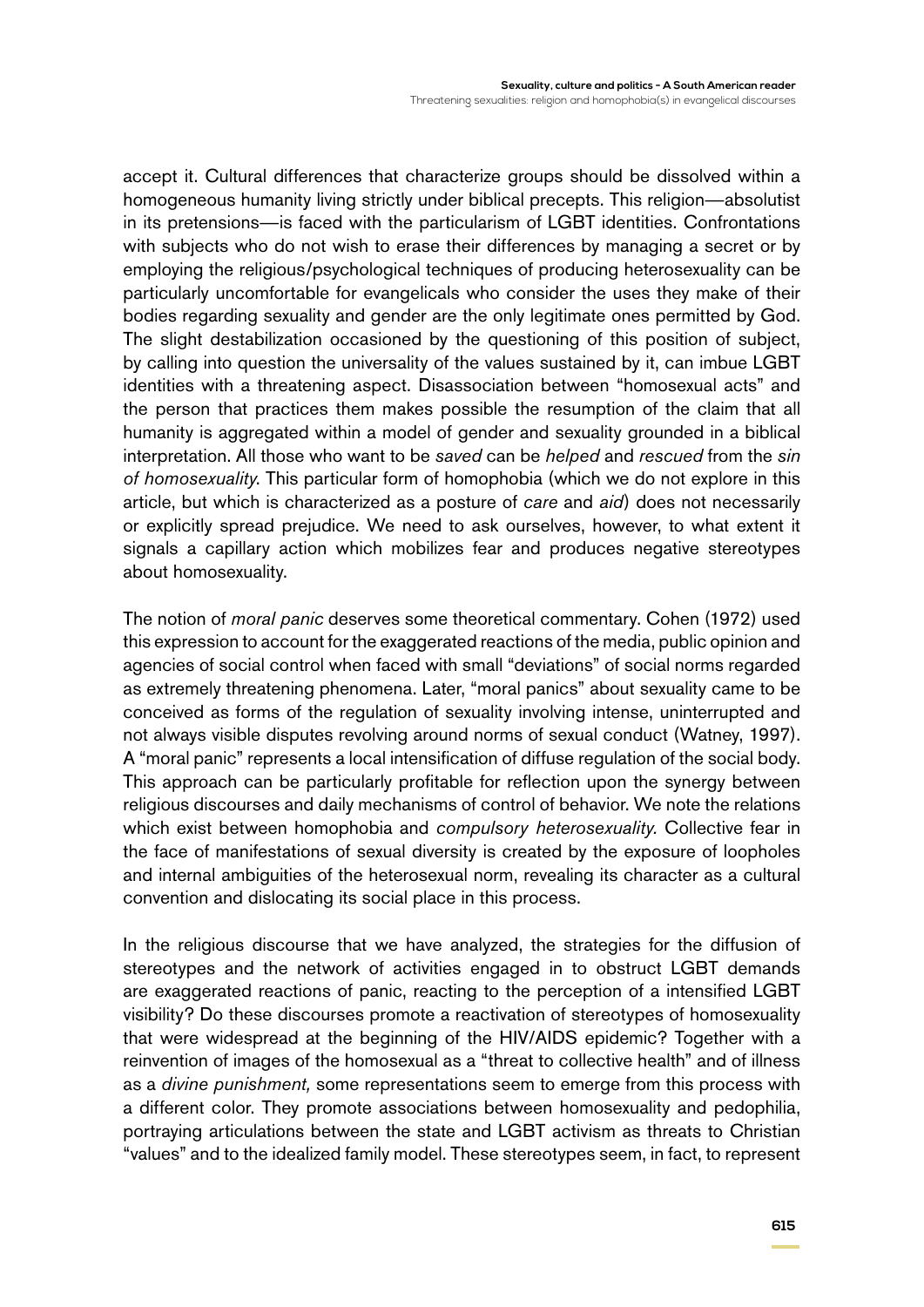forms of confrontation with disturbing differences that must be negated and debased in order to preserve the pretensions of *status* and purity claimed by Christian religious discourses.

To quote an expression by the anthropologist Henrietta Moore (2000), one could say that the visibility and political mobilization of sexual minorities threatens, effectively, the *fantasies of power* and the *fantasies of identity* cultivated by these Christians. These religious discourses seek to orchestrate consensus in defense of values that, according to their point of view, should be universally accepted. This is in defense of exclusive privileges that are conceded to a hegemonic group of people to whom the identity of "heterosexual" is attributed in detriment to sexual and reproductive rights of the LGBT minority. Ultimately, we are talking about a large set of privileges restricted to heterosexuals and which range from the right to public displays of affection to the possibility of joint adoption of children by same-sex couples. Confrontation of the advances of the LGBT movement in the public sphere and suppression of *homosexuality* in the private sphere are intertwined with processes of production and diffusion of negative stereotypes regarding sexual diversity. Conservative resistance is galvanized around religious justifications, evidencing an attempt to silence sexual minorities who are increasingly finding a voice in the public sphere and demanding recognition and equality.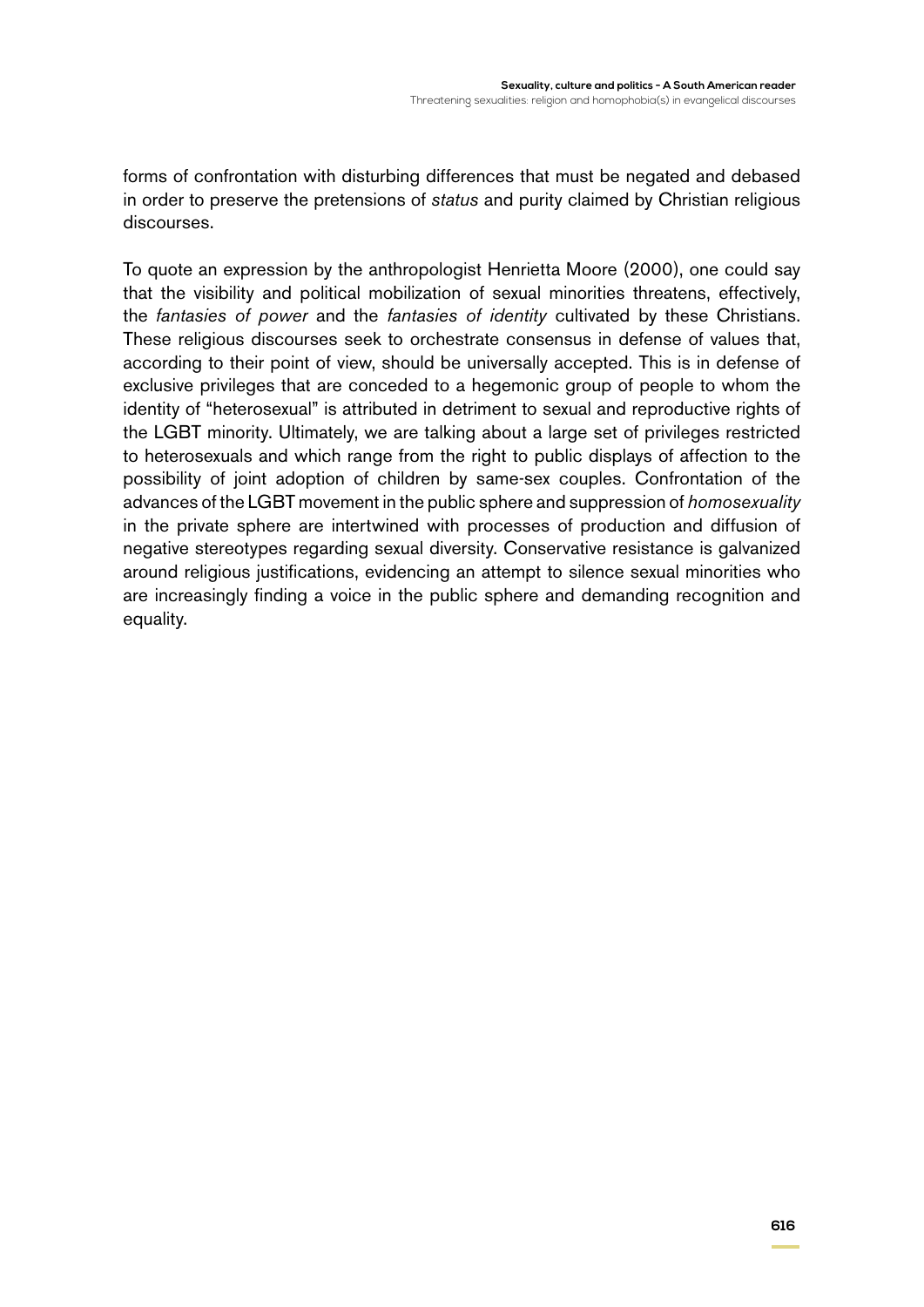# **References**

AUSTIN, J. L. 1990. *Quando dizer é fazer: palavras e ação*. Porto Alegre: Artes Médicas.

BUTLER, J. 1993. *Bodies that Matter: on the discursive limits of "sex"*. Routledge: London, New York.

\_\_\_\_\_\_. 2003. *Problemas de gênero: feminismo e subversão da identidade*. Rio de Janeiro: Civilização Brasileira.

CARRARA, S. 2005. O Centro Latino Americano em Sexualidade e Direitos Humanos e o 'lugar' da homossexualidade. In: GROSSI, M.P. et al. (Eds.). *Movimentos sociais, educação e sexualidades*. Rio de Janeiro: Garamond.

COHEN, S. 1972. *Folk Devils and Moral Panics: The Creation of Mods and Rockers*. London, MacGibbon & Kee.

CORREA, S. 2006. Cruzando a linha vermelha: questões não respondidas no debate sobre direitos sexuais. Horizontes antropológicos. Porto Alegre, ano 12. n. 26, p. 101-121, julho-dez 2006.

DUARTE, L. F. D., M. NATIVIDADE & L. OLIVEIRA. 2009. Práticas religiosas e percepção sobre diversidade sexual entre católicos e evangélicos: relatório de pesquisa. Rio de Janeiro/ Brasília: Associação para Estudos e Pesquisa em Antropologia (ASEPA/ MN/ UFRJ); Núcleo de Pesquisa Sujeito, Interação e Mudança (NuSIM/ MN/ UFRJ); Ministério da Saúde/ UNESCO, 2009.[mimeo]

ERIBON, D. 2008. *Reflexões sobre a questão gay*. Rio de Janeiro: Companhia de Freud.

FERNANDES, L. O. R. L. 2007. Homofobia Cordial (palestra). Salvador, UNEB/ DIADORIM. [mimeo]

FERNANDES, R. C et al. 1998. *Novo Nascimento: Os evangélicos em casa, na igreja e na política.* Rio de Janeiro: RJ, Mauad.

GOODE, E. & N. BEN-YEHUDA. 1994. Moral Panics: culture, politics and social construction. Annual Review of Sociology, vol 20, pp. 149-171.

LARVIE, P. 1997. Homophobia and the Ethnoscape of Sex Work in Rio de Janeiro. In: HERDT, G. (Ed.). *Sexual Cultures and Migration in the Era of Aids: anthropological and demographic perspectives*. New York, Oxford University Press, Claredon Press.

MAFRA, C. 2002. *Na Posse da Palavra. Religião, conversão liberdade pessoal em dois contextos nacionais***.** Lisboa, Imprensa de Ciências Sociais.

\_\_\_\_\_\_. 2001. *Os evangélicos*. Coleção Descobrindo o Brasil. Rio de Janeiro: Jorge Zahar.

MARIZ, C. 1999. A Teologia da Batalha Espiritual: uma revisão da bibliografia. In: *Revista Brasileira de Informação em Ciências Sociais*. Rio de Janeiro: BIB.

MAUSS, M. 2003. *Sociologia e Antropologia*. São Paulo: Cosac Naify.

McROBBIE, A. & S. L. THORNTON. 1995. *Rethinking Moral Panic for Multi-Mediated Social Worlds*.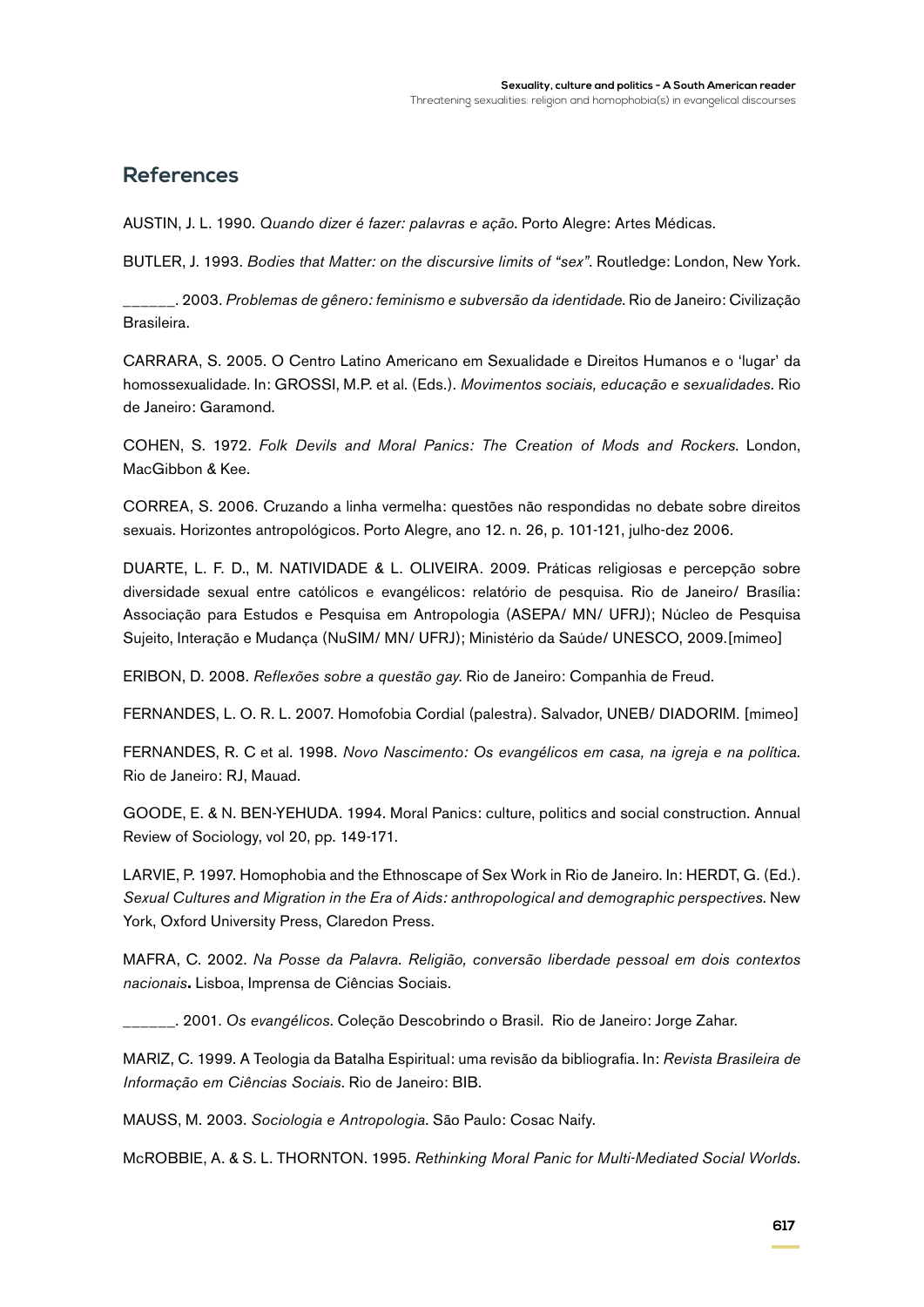The British Journal of Sociology. Vol 46, n.4, pp. 559-574.

MISKOLCI, R. 2007. Pânicos morais e controle social: reflexões sobre o casamento gay. Cadernos Pagu, 28. Campinas: Unicamp.

MOORE, H. 2000. Fantasias de poder e fantasias de identidade: gênero, raça e violência. Cadernos Pagu (14)**,** . pp.13-44.

NATIVIDADE, M. 2008. Deus me aceita como eu sou? A disputa sobre o significado da homossexualidade entre evangélicos no Brasil. (PhD Thesis). Rio de Janeiro: PPGSA/ IFCS/UFRJ.

\_\_\_\_\_\_. 2008a. Diversidade sexual e religião: a controvérsia sobre a cura da homossexualidade no Brasil. In: LIMA, Roberto Kant de. Antropologia e Direitos Humanos 5. Brasília/ Rio de Janeiro: ABA/ BookLink.

\_\_\_\_\_\_. 2006. Homossexualidade, gênero e cura em perspectivas pastorais evangélicas*. Revista Brasileira de Ciências Sociais,* v. 21, n. 61. São Paulo: Edusc.

NATIVIDADE, M., L. OLIVEIRA & P. V. LOPES. 2008. O Estado da arte na pesquisa sobre diversidade sexual e religião. In: DUARTE, L. F. D., M. NATIVIDADE & L. OLIVEIRA. I Relatório de Progresso do Práticas religiosas e percepção sobre diversidade sexual entre católicos e evangélicos. Rio de Janeiro/ Brasília: Associação para Estudos e Pesquisa em Antropologia (ASEPA/ MN/ UFRJ); Núcleo de Pesquisa Sujeito, Interação e Mudança (NuSIM/ MN/ UFRJ); Ministério da Saúde/ UNESCO. [unpublished]

NATIVIDADE, M. & L. OLIVEIRA. 2009. Sexualidades ameaçadoras: religião e homofobias em discursos evangélicos conservadores. CLAM: Rio de Janeiro. Sexualidad, Salud y Sociedad. , v.2, p.121 - 161.

\_\_\_\_\_\_\_\_\_. 2007. Religião e Intolerância à Homossexualidade: tendências contemporâneas no Brasil. In: Silva, Vagner Gonçalves. *Impactos do neopentecostalismo no campo religioso afro-brasileiro*. São Paulo: Edusp.

POLLAK, M. 1986. A homossexualidade masculina, ou: a felicidade no gueto? In: ARIÈS, P. e A. BENJIN (Eds.). Sexualidades Ocidentais: contribuições para a história e para a sociologia da sexualidade. São Paulo: Brasiliense, p. 54-76.

RIOS, R. R. 2007. O conceito de homofobia na perspectiva dos direitos humanos e no contexto dos estudos sobre preconceito e discriminação. *In: Rompendo o silêncio: homofobia e heterossexismo na sociedade contemporânea. Políticas, teoria e atuação.* Porto Alegre: RS, Nuances.

SEGATO, R. L. 2006. Antropologia e direitos humanos: alteridade e ética no movimento de expansão dos direitos humanos. Rio de Janeiro: Mana, 12 (1), p. 207-236.

SILVA, J. F. 2005. Homossexualismo em São Paulo: estudo de um grupo minoritário. In: Green, J. N. & R. Trindade. (Eds.). *Homossexualismo em São Paulo e outros escritos*. São Paulo: UNESP, 2005.

WATNEY, S. 1997. *Policing Desire: pornography, Aids and the media*. London: Cassel.

WEINBERG, G. 1973. *Society and the Healthy Homosexual*. New York: Anchor Books, 148 p.